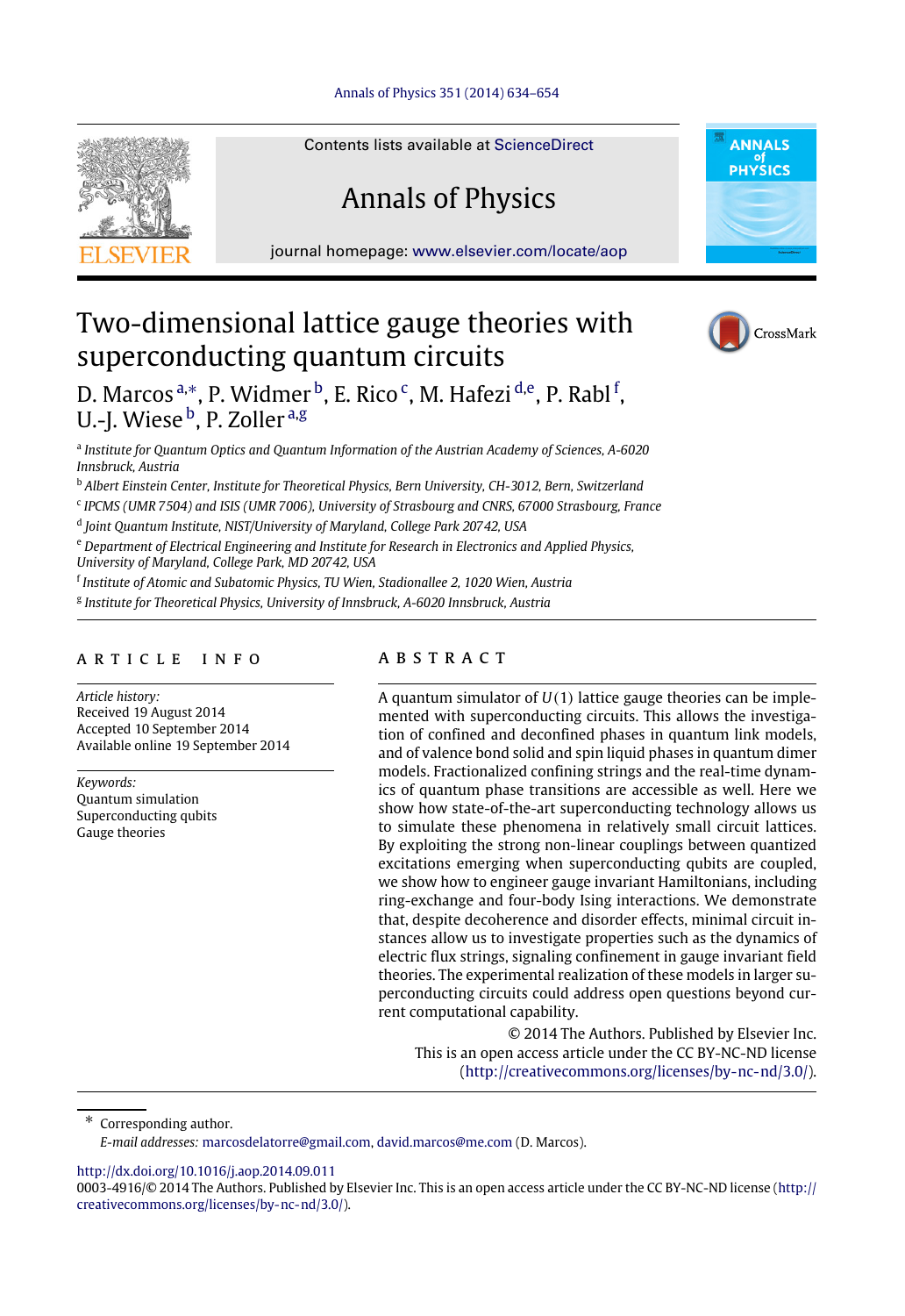## **1. Introduction**

Since the pioneering experiments showing quantized coherent excitations in electrical circuits [\[1](#page-19-0)[,2\]](#page-19-1), superconducting circuits including Josephson junctions are playing a fundamental role to demonstrate quantum effects at a mesoscopic level and, remarkably, in quantum information processing. The enormous recent progress in this field comprises, for example, the realization of quantum teleportation [\[3\]](#page-19-2) and complex two- and three-qubit algorithms, including number factoring and quantum error correction [\[4–8\]](#page-19-3). From the viewpoint of analog quantum simulation, the large coherence times and non-linearities achieved with superconducting qubits [\[9–12\]](#page-19-4) have opened frontiers towards the simulation of Hubbard models with photonic excitations and, as a by-product, the emulation of classical static fields in circuit lattices [\[13–15\]](#page-19-5).

A new perspective in quantum simulation is to mimic fundamental interactions, such as those arising in field theories [\[16\]](#page-19-6), and in particular, lattice gauge theories [\[17\]](#page-19-7). In elementary particle physics, dynamical quantum gauge fields mediate fundamental interactions [\[18–20\]](#page-19-8). In condensed matter systems such as spin liquids, dimer models, and presumably in high-temperature superconductors, gauge fields emerge as relevant low-energy degrees of freedom [\[21–25\]](#page-19-9). Solving these theories is, however, fundamentally challenging. Classical simulations typically rely on Monte Carlo methods which may suffer from severe sign problems, which imply that real-time dynamics and certain exotic phases are so far out of reach. The quantum simulation of *dynamical* gauge fields is thus attracting a great deal of interest, giving rise to a variety of recent proposals, mainly based on cold atoms in optical lattices [\[26–37\]](#page-19-10).

Here we show how different gauge invariant models can be simulated with superconducting circuits. This platform offers on-chip highly-tunable couplings, and local control over basic modules that can be interconnected, enabling – in principle – scalability. Specifically, in this work we focus our attention on two-dimensional *U*(1) gauge theories, and show how ring-exchange interactions, present in dimer models, and plaquette terms arising in lattice gauge theories, can be engineered with quantum circuits under realistic dissipative conditions. We will illustrate this by constructing gauge invariant models in a superconducting-circuit square lattice. As we will show, even in the presence of excitation loss and disorder, distinctive features of the gauge theory, such as confinement and string dynamics, can be observed in relatively small circuit lattices. The implementation of these gauge invariant interactions generalizes previous proposals based on cold atoms [\[26–38\]](#page-19-10), as well as pioneering studies in this area with Josephson-junction arrays [\[39\]](#page-20-0), trapped ions [\[40\]](#page-20-1), and superconducting circuits [\[41\]](#page-20-2).

To quantum simulate dynamical gauge fields, we use the framework of quantum link models [\[42–44\]](#page-20-3). In this formulation, the gauge field is represented by quantum degrees of freedom residing on the links that connect neighboring lattice sites. In contrast to Wilson's lattice gauge theory [\[18](#page-19-8)[,19\]](#page-19-11), quantum link models have a finite-dimensional Hilbert space per link, and provide an alternative non-perturbative regularization of gauge theories. This, on the one hand, leads to new theories beyond the Wilson framework, and, on the other hand, allows us to address the standard gauge field theories relevant in particle physics. For example, quantum chromodynamics (QCD) emerges from an *SU*(3) invariant quantum link model by dimensional reduction [\[45\]](#page-20-4). In this framework, continuously varying gluon fields are not put in by hand, but emerge dynamically as collective excitations of discrete quantum link degrees of freedom, and chiral quarks can be incorporated naturally as domain wall fermions. Quantum electrodynamics and other gauge field theories relevant in particle physics can be regularized with quantum links along the same lines. Here we focus our attention on the simplest *U*(1) lattice gauge theories that can be realized with quantum links. While they are not directly connected with particle physics, they share qualitative features with QCD, including the existence of confining flux strings. In addition, they are of interest in the context of the condensed matter physics in strongly correlated electron systems.

For a  $U(1)$  quantum link model, the link degrees of freedom may be represented by spin  $S = \frac{1}{2}$ operators. Quantum dimer models have the same Hamiltonian as the *U*(1) quantum link model, but operate in a static background of ''electric'' charges. Upon doping, quantum dimer models may realize Anderson's resonating valence bond scenario of high-temperature superconductivity [\[46\]](#page-20-5). In this case, confinement manifests itself in valence bond solid phases, while deconfinement is associated with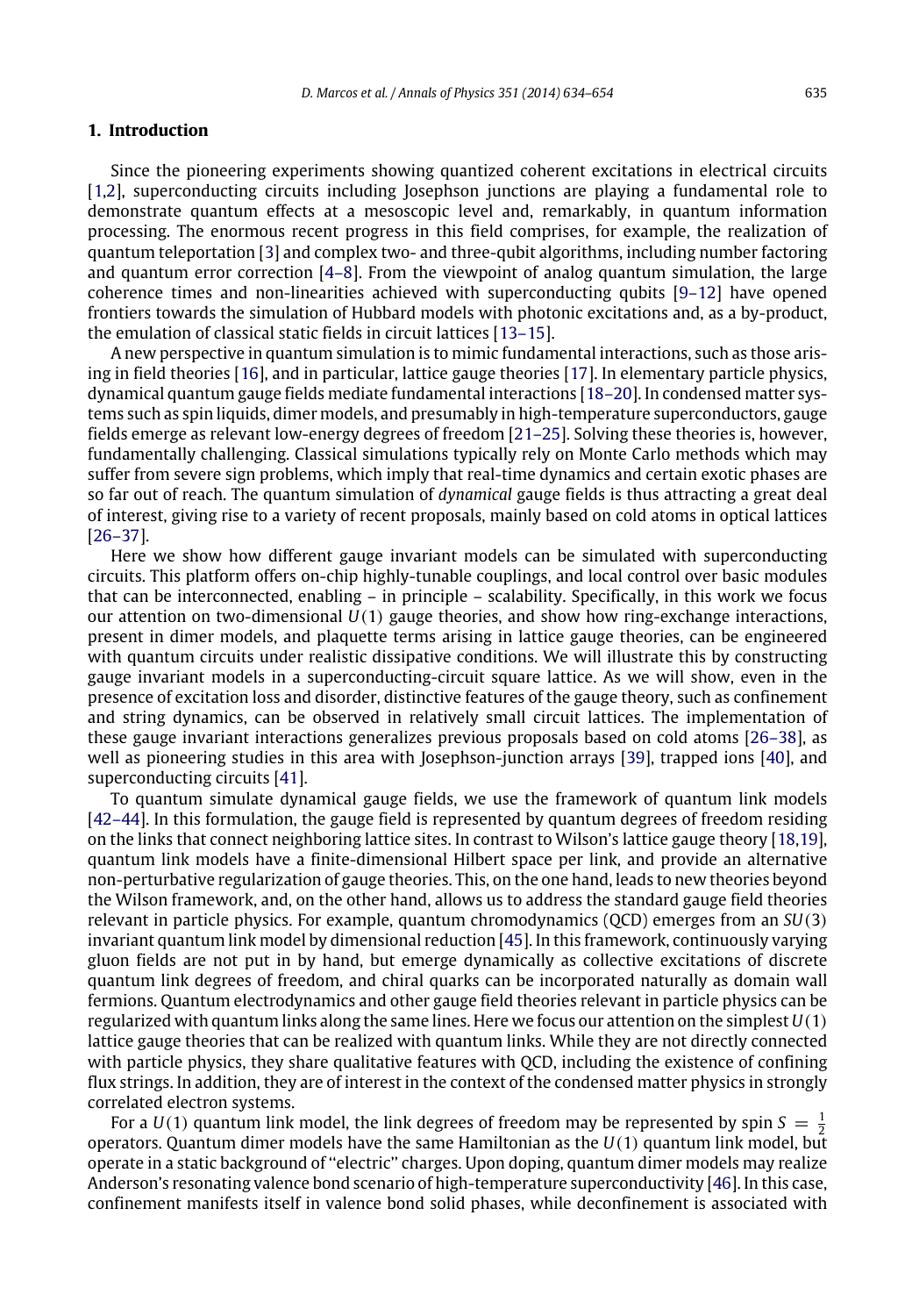quantum spin liquids. Confinement is characterized by the energy of the electric flux strings that connect charge and anticharge, and whose energy is proportional to the string length. In quantum link and quantum dimer models the strings fractionalize into strands of electric flux  $\frac{1}{2}$  [\[47](#page-20-6)[,48\]](#page-20-7) and  $\frac{1}{4}$  [\[49\]](#page-20-8),  $\frac{2}{2}$  respectively. Of specific interest in the context of quantum simulation are dynamical properties, such as the evolution after a quench [\[50\]](#page-20-9). In our lattice gauge theory, the time evolution of the confining strings is beyond current computational capability for relatively small lattices, and as we show below, could be addressed with a quantum simulator based on superconducting circuits. In particular, it would be interesting to investigate how an initially prepared confining string separates into fractionalized strands as a function of time, a process that is also relevant from a condensed matter perspective in the context of quantum dimer models. Although here we concentrate on small superconducting-circuit lattices that can be built with current superconducting-circuit technology, in the future, larger systems could be built to investigate subtle aspects of the string dynamics, both at the roughening transition and near a bulk phase transition, which can be captured by a low-energy effective string theory [\[47,](#page-20-6)[48\]](#page-20-7). In this sense, the proposed devices can be used to study ''*string theory on a chip*''.

The paper is organized as follows. In Section [2](#page-2-0) we introduce quantum link and quantum dimer models, emphasizing their gauge symmetry. We construct the corresponding Hamiltonians and discuss associated phenomena, in particular, the dynamics of confining strings. In Section [3](#page-7-0) we show how the gauge invariant models of interest can be simulated with a superconducting-circuit architecture. Specifically, we analyze in detail the building blocks that compose the circuit lattice, and demonstrate how, for realistic parameters, the system can be tuned via external magnetic fields to give access to different parameter regimes, and thus the corresponding phases of the model. In Section [4](#page-12-0) we propose a minimal experiment to demonstrate ring-exchange dynamics in a single plaquette. In Section [5](#page-14-0) we study the physics associated with the competing energy scales of our model. In particular, we show how a bulk phase transition manifests itself in the behavior of a particular lattice state, and discuss the physics associated with electric flux strings. Our simulations of minimal instances pave the way towards experiments on small lattices to demonstrate dynamical effects in equilibrium and out-of-equilibrium gauge systems, which have been out of reach so far. In Section [6](#page-17-0) we present our conclusions and discuss possible directions for future developments.

## <span id="page-2-0"></span>**2. Quantum link and quantum dimer models**

In this work we consider the implementation of various *U*(1) gauge theories on a two-dimensional lattice, using the quantum link model (QLM) formulation of lattice gauge theories. As already outlined in the Introduction, QLMs are lattice gauge theories with a finite-dimensional Hilbert space per link, which makes them ideally suited for quantum simulation. Moreover, prominent models in condensed matter physics, such as quantum spin ice or quantum dimer models, naturally fall in this theoretical framework [\[24\]](#page-19-12). The purpose of this section is to establish the main concepts and a common notation used in the later parts of the paper. For an introduction to Wilson's standard formulation of lattice gauge theories the reader is referred to [\[18–21\]](#page-19-8).

### *2.1. U*(1) *quantum link models*

In the Hamiltonian formulation of Wilson-type Abelian lattice gauge theories – such as quantum electrodynamics (QED) – the dynamical gauge fields are represented by variables  $U_{ij} = \exp(i\varphi_{ij}) \in$  $U(1)$  that live on the links between two neighboring lattice sites  $i$  and  $j$ . Here  $\varphi_{ij}=\int_{i}^{j}d\vec{l}\cdot\vec{A}$  corresponds to the phase accumulated by a charged particle moving from *i* to *j* in the presence of a vector potential  $\vec{A}$ . Associated to each link variable, there is a canonically conjugate electric flux operator  $E_{ij} = -i\partial_{\omega_{ij}}$ [see [Fig. 1\(](#page-3-0)a)], which obeys the commutation relations

<span id="page-2-1"></span>
$$
[E_{ij}, U_{ij}] = U_{ij}, \t [E_{ij}, U_{ij}^{\dagger}] = -U_{ij}^{\dagger}.
$$
 (1)

In Wilson's lattice gauge theory the operator *Eij* acts on an infinite-dimensional local link Hilbert space, with eigenstates  $E_{ii}|e_{ii}\rangle = e_{ii}|e_{ii}\rangle$  and eigenvalues  $e_{ii} \in \mathbb{Z}$ . The commutation relations [\(1\)](#page-2-1) imply that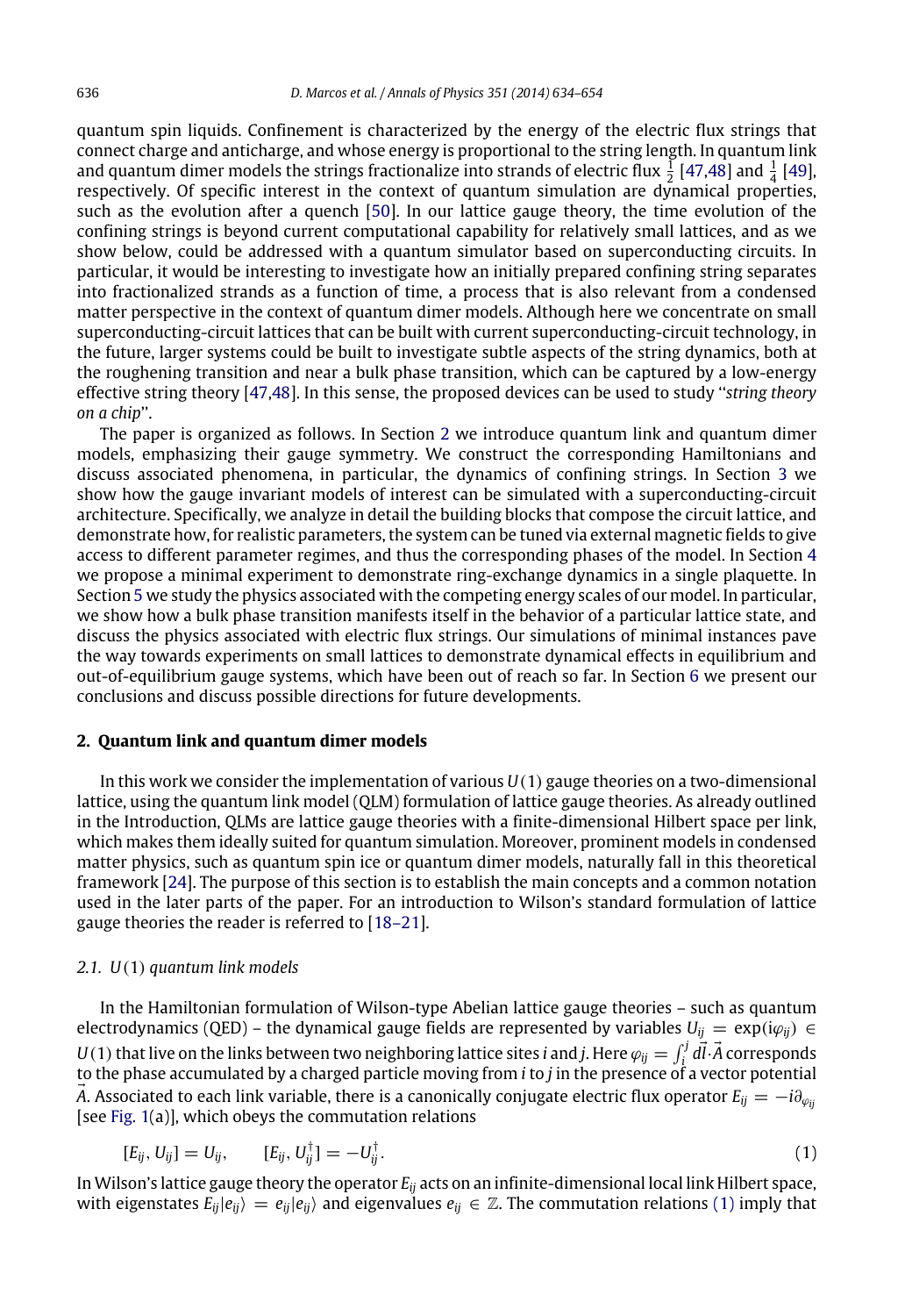<span id="page-3-0"></span>

**Fig. 1.** (Color online) (a) In a  $U(1)$  lattice gauge theory, the electric field is represented by operators  $E_{ij}$  that live on the links of a (two-dimensional) lattice. An eigenstate  $|e_{ii}\rangle$  of the electric field operator  $E_{ii}$  is represented by a flux arrow from site *i* to the neighboring site *j*. The plaquette operators  $U_{\Box} = U_{ij}U_{ik}U_{kl}U_{li}$  act on the four electric flux states around a plaquette. (b) Mapping between an electric flux configuration and the corresponding spin states of the  $S = \frac{1}{2}$  quantum link model. (c) Action of the plaquette operators on the electric flux and spin  $S = \frac{1}{2}$  representation. (d) Illustration of the Gauss law.

 $U_{ij}$  and  $U_{ij}^{\dagger}$  act as raising and lowering operators of the electric flux  $e_{ij}$ , respectively. Here we use the convention that positive eigenvalues,  $e_{ii} > 0$ , correspond to a flux from site *i* to site *j*. In the lattice formulation, the dynamics of the gauge fields is described by a Hamiltonian of the form

<span id="page-3-1"></span>
$$
H = \frac{g^2}{2} \sum_{\langle ij \rangle} E_{ij}^2 - \frac{1}{4g^2} \sum_{\square} \left( U_{\square} + U_{\square}^{\dagger} \right),
$$
  
\n
$$
U_{\square} = U_{ij} U_{jk} U_{k\ell} U_{\ell i} = \exp\{i(\varphi_{ij} + \varphi_{jk} + \varphi_{k\ell} + \varphi_{\ell i})\} = \exp\{i\Phi\}.
$$
\n(2)

Here  $\langle i, j \rangle$  denotes a pair of nearest-neighbor sites, and  $\Box$  denotes an elementary plaquette. The first term in Eq. [\(2\)](#page-3-1) can be identified with the electric field energy, while the plaquette operator  $U_{\square}$ measures the gauge invariant magnetic flux through a single plaquette,  $\phi \equiv \int d^2\vec{\sigma}\cdot(\vec{\nabla}\times\vec{A})$ . Hence, the second term in Eq. [\(2\)](#page-3-1) is identified with the magnetic field energy.

In the lattice formulation of  $U(1)$  gauge theories, the invariance of the underlying continuum theory under gauge transformations of the vector potential,  $\vec{A}' = \vec{A} - \vec{\nabla}\alpha$ , corresponds to an invariance of the Hamiltonian [\(2\)](#page-3-1) under lattice gauge transformations of the form

$$
U'_{ij} = VU_{ij}V^{\dagger} = \exp(i\alpha_i)U_{ij}\exp(-i\alpha_j),
$$
  
\n
$$
E'_{ij} = VE_{ij}V^{\dagger} = E_{ij}.
$$
\n(3)

Here  $V = \prod_m \exp\{i\alpha_m G_m\}$  is a unitary operator that implements a general gauge transformation. Using the commutation relations between  $E_{ij}$  and  $U_{ij}$ , one can convince oneself that the infinitesimal generator of a gauge transformation at site *m* is given by

$$
G_m = E_{im} + E_{km} - E_{mj} - E_{m\ell}.\tag{4}
$$

Note that  $[H, G_m] = 0$ , so that the site charges  $Q_m$ , satisfying  $G_m|\psi\rangle = Q_m|\psi\rangle$ , are local conserved quantities under the time-evolution generated by *H*. In other words, for a specified charge configuration  ${Q_m}$ , the Gauss law  $(G_m - Q_m)|\psi\rangle = 0$  (for all *m*) defines a subset of physical states, where at each vertex the sum of incoming and outgoing fluxes is equal to the total charge at vertex *m*, *Qm*. This condition is the lattice version of the usual Gauss law,  $\vec{\nabla} \cdot \vec{E} = \rho$ , for a continuous charge density  $\rho$ .

The *U*(1) QLM shares many features with the standard Wilson theory, but it uses a finitedimensional representation of the local algebra  $[E_{ij}, U_{ij}] = U_{ij}$ . This is possible because in QLMs the link variables  $U_{ij}$  and  $U_{ij}^\dagger$  are no longer complex numbers, but non-commuting operators. The quantum link operators obey  $[U_{ij},U_{ij}^\dagger]=2E_{ij}$ , which implies that  $U_{ij},U_{ij}^\dagger$ , and  $E_{ij}$  generate an SU(2) embedding algebra on each link. *U*(1) QLMs can be realized with any finite-dimensional spin *S* representation of the *SU*(2) algebra. In this case the electric flux on each link can only assume a finite set of discrete integer or half-integer values *eij*. The electric flux operator can then be identified with the third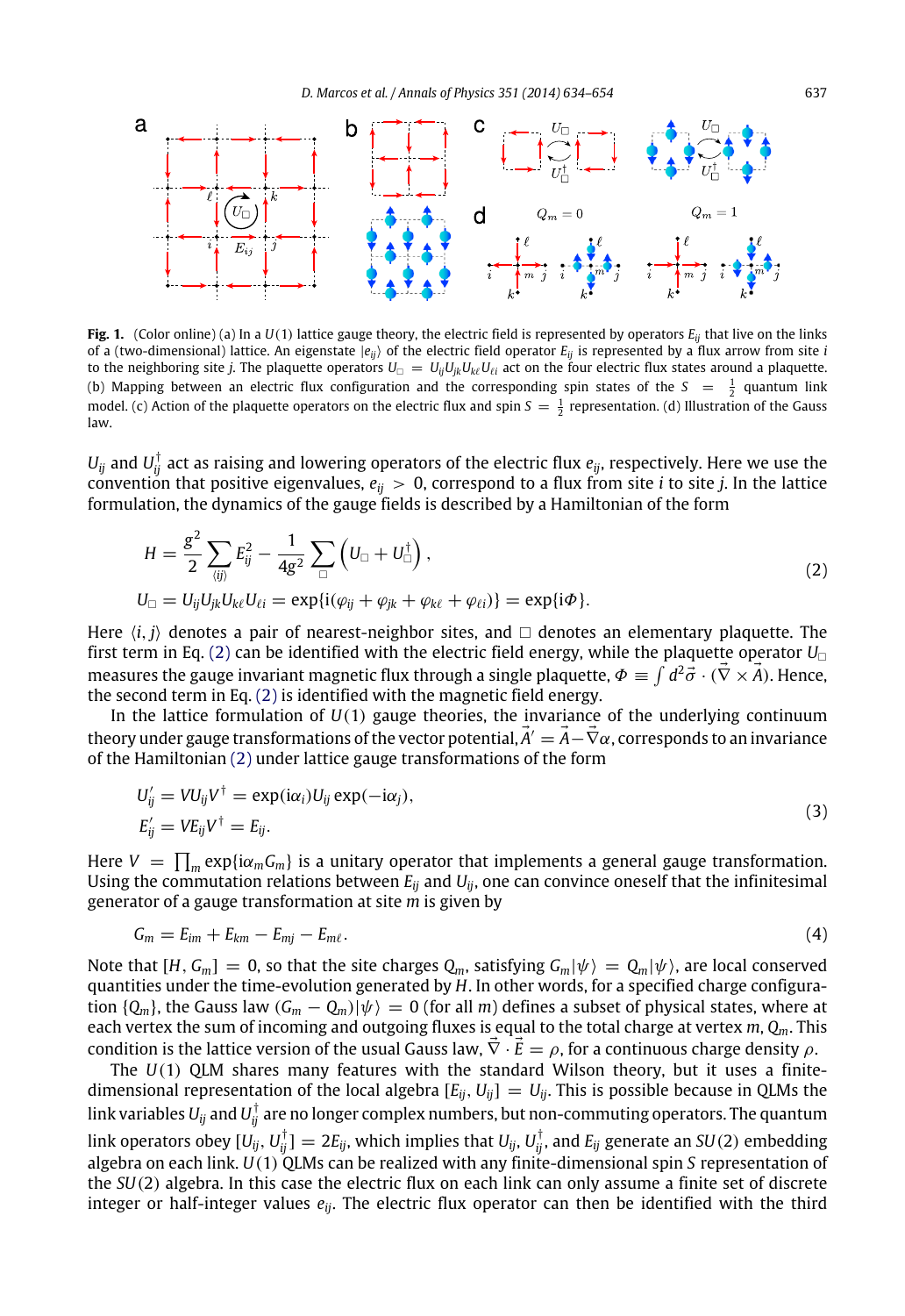<span id="page-4-1"></span>

**Fig. 2.** (Color online) Action of the ring-exchange Hamiltonian on flippable plaquettes. (a) Flow of electric flux through the links of the lattice. (b) Dimer covering. (c) Spin  $\frac{1}{2}$  representation.

component of a spin S operator,  $S_{ij}^z$ , and the quantum link variables are the corresponding raising and lowering operators,  $S_{ij}^\pm$ . More precisely, as illustrated in [Fig. 1\(](#page-3-0)b) for the case of  $S=\frac{1}{2}$ , the positive flux educing operators, whose process, we make alternative in right (b) for the case of  $\mathcal{L}_2$ , the positive half<br>states around a single plaquette are mapped alternatingly into spin up and spin down states, according to  $E_{ij} = S_{ij}^z$  and  $U_{ij} = S_{ij}^-$  or  $E_{ij} = -S_{ij}^z$  and  $U_{ij} = S_{ij}^+$  [see [Fig. 1](#page-3-0) for the mapping between fluxes and spins]. With this convention, the generators of the symmetry defined above are given by

$$
G_m = S_{im}^z + S_{km}^z + S_{mj}^z + S_{m\ell}^z,\tag{5}
$$

and the neutral subspace of the Hilbert space now corresponds to configurations with two spin up and two spin down states around each lattice site.

The generators  $G_m$  commute with the electric fluxes  $E_{ij}\ =\ S_{ij}^z$  and with the plaquette operators  $U_\Box=\c{S_{ij}^+S_{jk}^-S_{ki}^-}.$  The spin S representation of the Hamiltonian [\(2\)](#page-3-1) is then again invariant under  $U(1)$ gauge transformations. A special scenario arises for the minimal  $S = \frac{1}{2}$  representation, where the electric-field energy of Eq. [\(2\)](#page-3-1) is  $E_{ij}^2 = (S_{ij}^z)^2 = \frac{1}{4}$ , and thus only contributes as a constant energy shift. In this case, a gauge invariant extension of the gauge field Hamiltonian can be considered, for example, of the form [\[47,](#page-20-6)[48\]](#page-20-7)

<span id="page-4-0"></span>
$$
H = -J\sum_{\square} \left[ U_{\square} + U_{\square}^{\dagger} - \lambda \left( U_{\square} + U_{\square}^{\dagger} \right)^2 \right], \tag{6}
$$

where  $\sum_{\Box}$  denotes the sum over all plaquettes. The first term ("kinetic energy") inverts the direction of the electric flux around flippable plaquettes, while the second term (''potential energy'') favors the formation of flippable plaquettes. These terms are also known as ''ring-exchange'' and ''Rokhsar–Kivelson'' interactions, respectively. This Hamiltonian is gauge invariant, as it commutes with the generators of infinitesimal *U*(1) gauge transformations *G<sup>m</sup>* given above.

The physics and phase diagram of this model is quite rich. At zero temperature, the model is confining for  $\lambda~<~1$ , while at high temperatures,  $T~>~T_c$ , it has a deconfining phase. At a critical coupling  $\lambda_c$  there is a quantum phase transition, which separates two distinct confined phases with spontaneously broken translation symmetry. The phase at  $\lambda < \lambda_c$  has, in addition, a spontaneously broken charge conjugation symmetry. The phase transition that separates the two confined phases is a weak first-order transition, but mimics several features of deconfined quantum critical points [\[47\]](#page-20-6).

## *2.2. Quantum dimer models*

In condensed matter physics, a closely related class of models are the so-called quantum dimer models. As we will see, they are also *U*(1) gauge invariant, and describe the short-range resonating valence bond states proposed by Anderson [\[46\]](#page-20-5), realizing valence bond solid or quantum spin liquid phases. Here, a dimer represents a singlet state formed by two electrons located at nearest-neighbor sites of a two-dimensional square lattice. Within the dimer model, the number of valence bonds is conserved, but they can rearrange themselves in such a way that each site shares exactly one dimer with one of the neighboring sites.

In quantum dimer models, the degrees of freedom account for the presence or absence of a dimer on each link. According to the dimer covering constraint, two dimers cannot touch each other, but can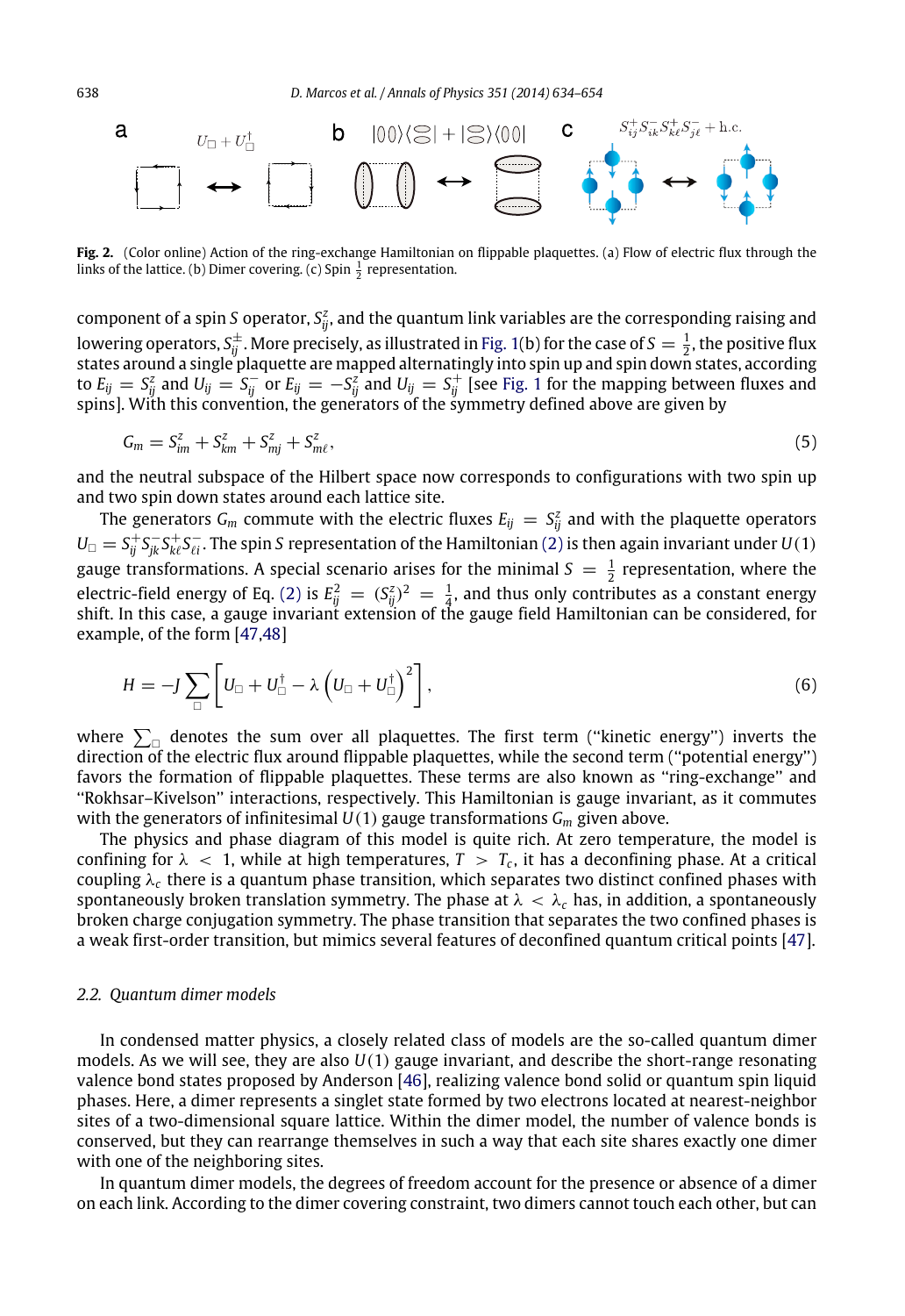<span id="page-5-0"></span>

**Fig. 3.** (Color online) Illustration of possible strings of electric flux between a particle–antiparticle pair. Intrinsic properties of the string, such as its tension and width, contain fundamental information about confinement. Here we show two configurations with external charges  $Q = \pm 1$  (left) and  $Q = \pm \frac{1}{2}$  (right) at the boundaries. Flux strings connect the charge with the anticharge. The zig-zag boundary allows the Gauss law to be satisfied at the edges of the system.

be located at opposite links of a lattice plaquette. The short-range dimer Hamiltonian can be written as [\[51\]](#page-20-10)

$$
H_{\text{dimer}} = -J \sum_{\Box} \Big[ \Big( |00\rangle \langle \boxtimes | + | \boxtimes \rangle \langle 00| \Big) - \lambda \Big( |00\rangle \langle 00| + | \boxtimes \rangle \langle \boxtimes | \Big) \Big], \tag{7}
$$

where  $|00\rangle$  and  $|\gtrsim$  denote states with two dimers located vertically and horizontally, respectively, on opposite links of a plaquette. The relation between the dimer model and the spin  $\frac{1}{2}$  QLM can be established by identifying the presence of a dimer with the state  $e_{ij} = +\frac{1}{2}$  and the absence with the state  $e_{ij} = -\frac{1}{2}$ . With this identification, the Hamiltonian is recast into the form

<span id="page-5-1"></span>
$$
H_{\text{dimer}} = -J \sum_{\square} (B_{\square} - \lambda B_{\square}^2), \tag{8}
$$

where  $B_{\Box} = S_{ij}^+ S_{ik}^- S_{k\ell}^+ S_{j\ell}^-$  + H.c., and which, using  $U_{\Box} = S_{ij}^+ S_{jk}^- S_{k\ell}^+ S_{\ell i}^-$ , corresponds to the quantum link model Hamiltonian [\(6\)](#page-4-0) [c.f. [Fig. 2](#page-4-1) for the action of the ring-exchange interaction in lattice gauge theories, quantum dimer models, and quantum link models]. Although the *U*(1) QLM and the dimer model share the same Hamiltonian, they differ in the realization of the Gauss law constraint, which for the dimer model is given by

$$
Q_m = e_{im} + e_{km} + e_{mj} + e_{m\ell} = -1.
$$
\n(9)

This constraint ensures that exactly one dimer touches each lattice site. On the square lattice, around each site there are three links without a valence bond and just one link that carries a dimer. For  $\lambda$  < 1, the square lattice quantum dimer model exists in a confining columnar phase that extends to the Rokhsar–Kivelson point at  $\lambda = 1$ , a deconfined critical point at zero temperature.

### *2.3. Confinement and string dynamics*

As mentioned above, the Gauss law,  $G_m|\psi\rangle = 0$ , can be violated by installing a charge–anticharge pair at two lattice sites. In this situation, the electric flux flows from particle to antiparticle [see [Fig. 3](#page-5-0) for illustrative examples and [Fig. 4](#page-6-0) for an exact-diagonalization calculation], creating strings of flux whose tension and internal structure provide information about confinement: a string has an energy proportional to its length, with the string tension being the proportionality factor. In the two-dimensional  $U(1)$  QLM a string connecting two particles of charge  $Q_m = \pm 2$  separates into four mutually repelling strands, each carrying fractional electric flux  $\frac{1}{2}$ . Similarly, a string connecting particles of charge  $Q_m = \pm 1$  splits into two strands.

The excitation spectrum of the strings contains further physically relevant information. For example, it is interesting to see how the electric fluxes spread on the lattice in the transverse direction. This determines whether the strings separate into mutually repelling strands and whether they are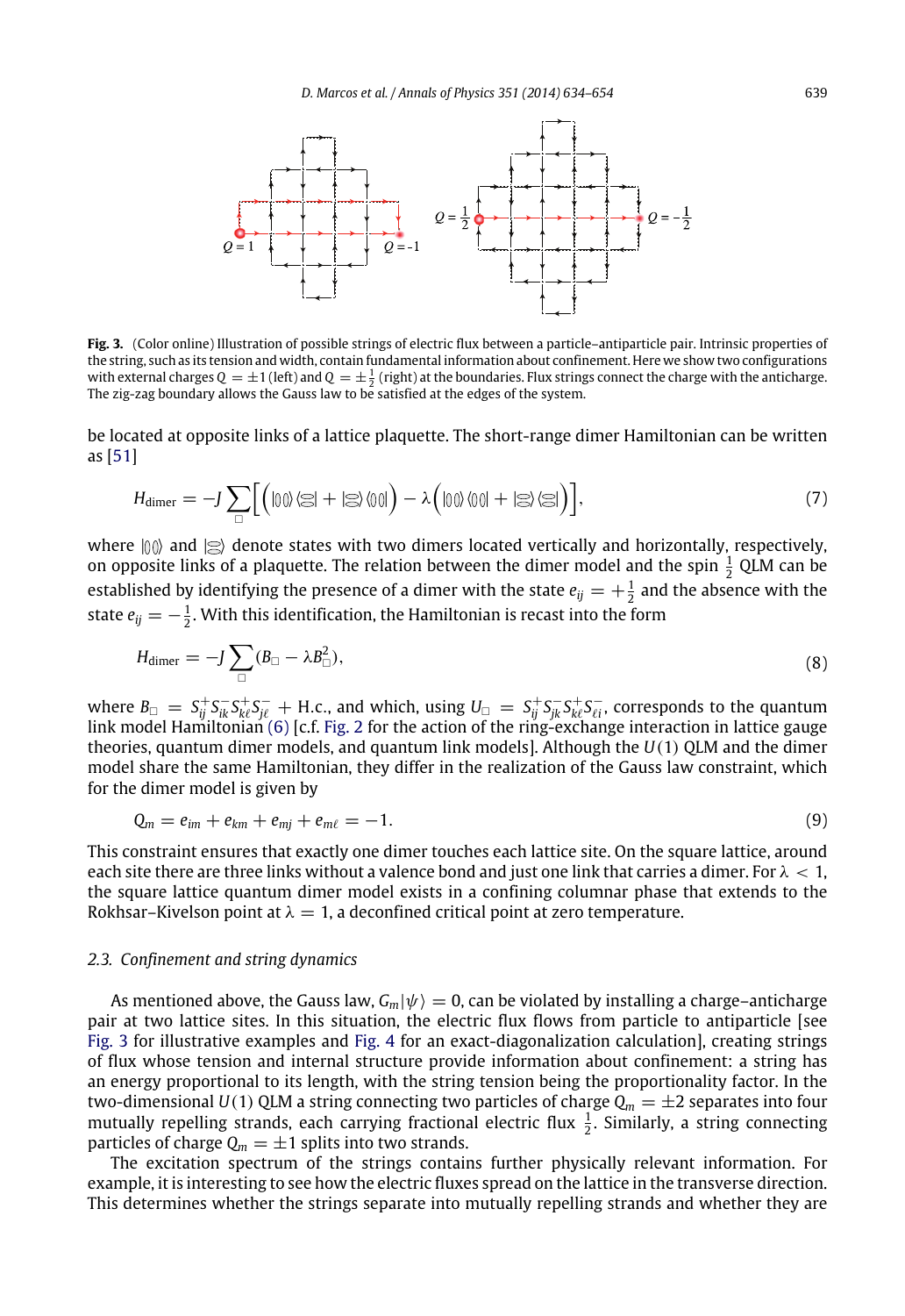<span id="page-6-0"></span>

**Fig. 4.** Electric-field distribution for the ground state of the ring-exchange Hamiltonian [\(10\)](#page-6-1) on a square lattice, using exact diagonalization. We have chosen open zig-zag boundaries in order to fulfil the Gauss law at each vertex. However, a charge–anticharge pair has been created at the edges by violating the Gauss law at those sites, giving rise to electric flux strings. The magnitude of the propagating electric flux is indicated on each link, and can be experimentally measured by taking snapshots of the spin distribution from an initially-prepared state.

rigid or rough. If the strings are rough, a continuum effective string theory describes their low-energy dynamics, which predicts that the width of the transverse string fluctuations grows logarithmically with the distance between the particle–antiparticle pair. The parameters of the effective string theory, such as the string tension and the intrinsic string width are measurable quantities. Below we present a roadmap for different experiments in small systems that begin to address these issues.

## *2.4. Building blocks for simulating static and dynamical properties of quantum link models*

Given the broad interest in quantum link and quantum dimer models and their relevance in various areas of physics, in the remainder of this paper we address the controlled implementation of such models using coupled superconducting circuits. The main challenge in artificially engineering interactions of the type [\(8\)](#page-5-1) is to realize the plaquette interactions between multiple spins. In this respect, superconducting circuits are potentially beneficial. First, different circuit elements can simply be connected via electrical wires. Second, the extremely large couplings and low losses observed in these systems allow the design of high-order interaction terms, which are sufficiently strong compared to the relevant decoherence energy scales. However, the fabrication and control of large arrays of superconducting qubits is still under development. Thus, it is the purpose of this work to first of all describe and analyze the implementation of the essential building blocks of QLMs, and to discuss the minimal settings which are required to observe precursors of the physical phenomena outlined above. This will provide a roadmap for constructing larger systems in a bottom-up approach.

Of central interest to this work is the implementation of the ring-exchange plaquette interaction,  $H_{\Box} = -J(U_{\Box} + U_{\Box}^{\dagger})$ , which can be written in the spin notation as

<span id="page-6-1"></span>
$$
H_{\Box} = -J \left( S_{ij}^{+} S_{ik}^{-} S_{k\ell}^{+} S_{j\ell}^{-} + \text{H.c.} \right). \tag{10}
$$

As already mentioned above, this interaction flips the spins around a plaquette and thus represents a delocalizing kinetic energy contribution. Besides the potential energy contribution  $H^2_\Box$  of Eq. [\(6\),](#page-4-0) we also consider a two-body spin interaction and first analyze the physics of the model

<span id="page-6-2"></span>
$$
H = -J \sum_{\Box} S_{ij}^{+} S_{ik}^{-} S_{k\ell}^{+} S_{j\ell}^{-} + \text{H.c.} + V \sum_{\Box} S_{ij}^{z} S_{jk}^{z}, \qquad (11)
$$

where the last (gauge invariant) term represents an Ising-type coupling between adjacent link spins on each plaquette, which will be denoted by the symbol  $\Gamma$  in the sums, and favors spin configurations with a specific local magnetization. This model can be viewed as the simplest non-trivial extension of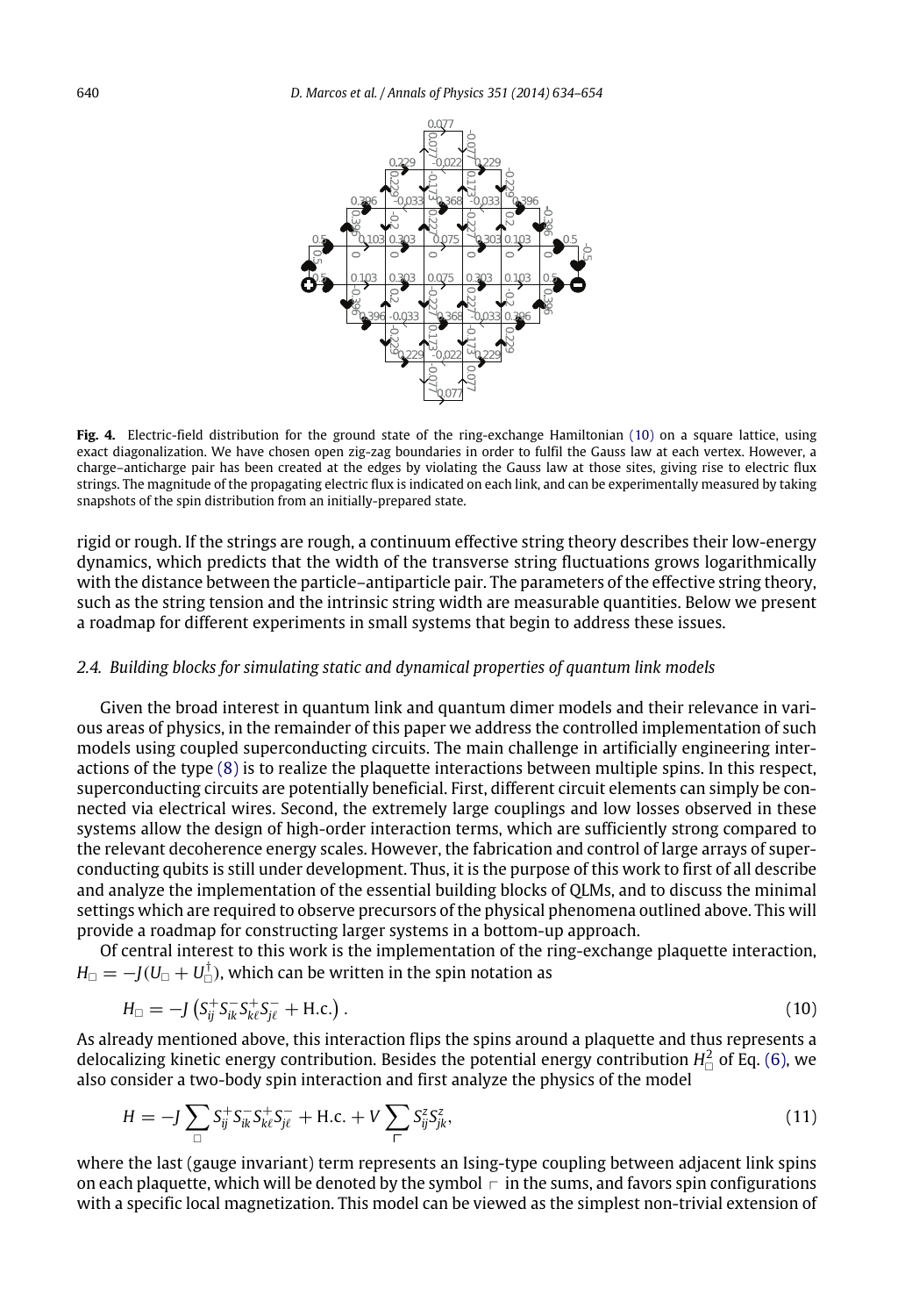<span id="page-7-1"></span>

Fig. 5. Circuit lattice for the simulation of the model [\(11\).](#page-6-2) Every plaquette contains a qubit (e.g. a transmon) on the links. Hopping and Kerr interactions of local excitations are enabled by a capacitor in parallel with a Josephson junction connecting neighboring qubits, giving rise to  $S_{ij}^zS_{jk}^z$  interactions, and – perturbatively – to ring-exchange dynamics. The tunneling term through each vertex may be suppressed by choosing appropriately the value of the parallel capacitor to the Josephson junction.

the pure ring-exchange interaction, and it exhibits a quantum phase transition as a function of *J*/*V*. Like in the QLM of Eq. [\(6\),](#page-4-0) the transition separates two distinct confined phases.

A more general gauge invariant model for spin  $\frac{1}{2}$  is given by the Hamiltonian

$$
H = -J \sum_{\Box} (S_{ij}^+ S_{ik}^- S_{k\ell}^+ S_{j\ell}^- + \text{H.c.}) + V \sum_{\Box} S_{ij}^z S_{jk}^z + W \sum_{\Box} S_{ij}^z S_{ik}^z S_{k\ell}^z S_{j\ell}^z.
$$
 (12)

Here, in addition to the two-body interaction, we have included a four-body plaquette term that favors an odd number of spins pointing along the same direction around every plaquette. The combination of ring-exchange, two-body nearest-neighbor interaction, and four-body plaquette interaction, gives a large class of models that, as we show below, can be quantum simulated with superconducting circuits. Next, we show the corresponding implementation, and how the associated nontrivial dynamics can be probed in experiments.

## <span id="page-7-0"></span>**3. Superconducting circuit implementation**

The ring-exchange Hamiltonian [\(10\)](#page-6-1) involves non-local four-body interactions, which do not appear naturally in superconducting circuits or systems with dipolar interactions. In the following, we describe how this type of interactions can be implemented using quantized excitations in electrical circuits. As a concrete example, we will focus on a circuit layout based on 'transmon' qubits [\[52\]](#page-20-11); however, the scheme is quite general and can be adapted to other superconducting-qubit implementations as well.

## *3.1. General approach*

Let us consider the general circuit lattice depicted in [Fig. 5.](#page-7-1) On each link the lowest two energy levels of a strongly coupled superconducting circuit (qubit) are used to implement an effective spin  $\frac{1}{2}$  system, representing the gauge field, as described in Section [2.](#page-2-0) Neighboring spins on each plaquette and across each node are connected by Josephson junctions, which induce nearest-neighbor interactions. By an appropriate choice of parameters, the resulting Hamiltonian of the circuit lattice takes the form

<span id="page-7-2"></span>
$$
H = \varepsilon \sum_{\langle ij \rangle} S_{ij}^z - \Omega \sum_{+} S_{ij}^z S_{jk}^z - \Omega' \sum_{\sqsubset} S_{ij}^z S_{jk}^z - \mu \sum_{\sqsubset} (S_{ij}^+ S_{jk}^- + \text{H.c.}), \tag{13}
$$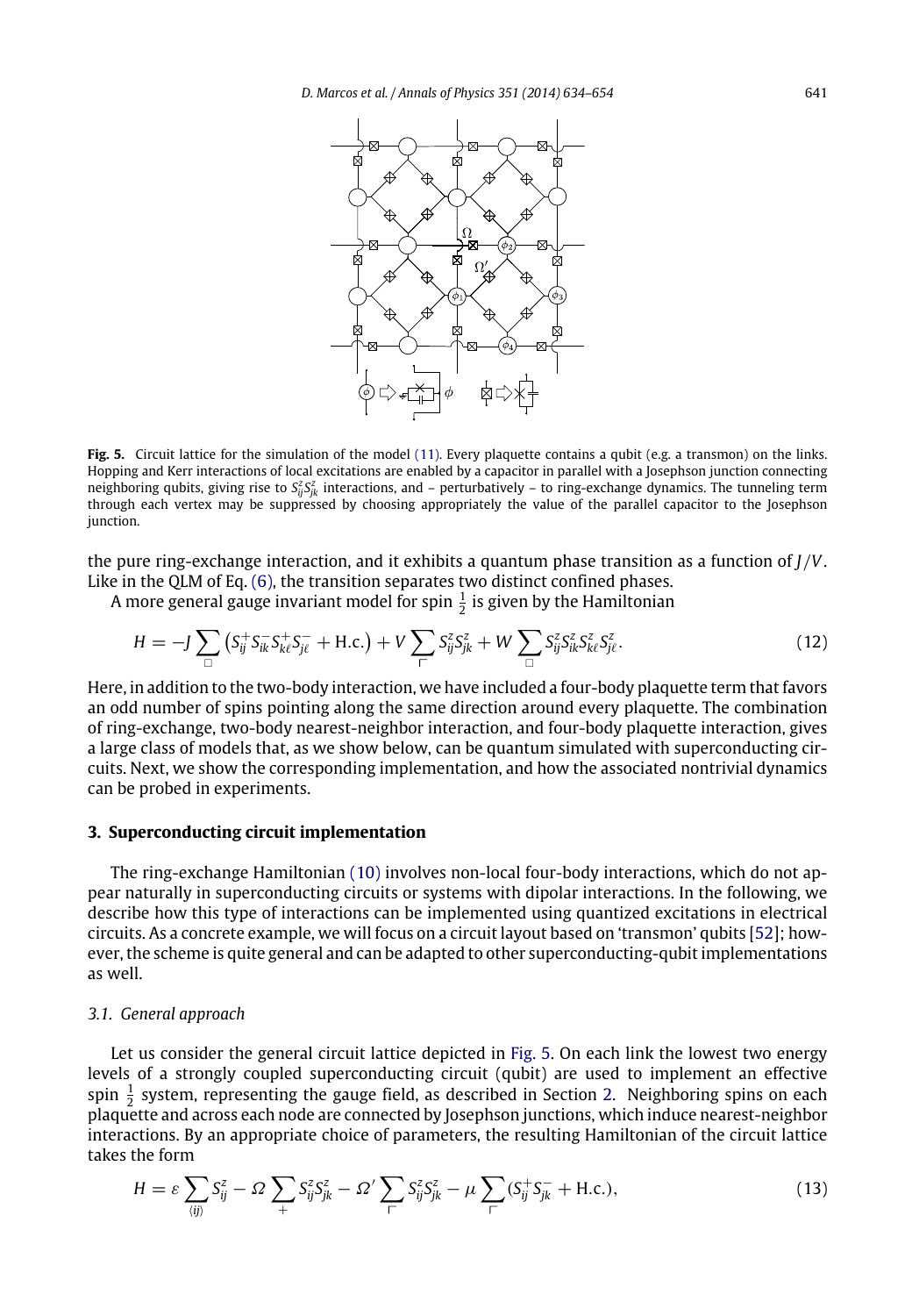where  $\varepsilon$  is the bare frequency splitting between qubit states (the sum  $\sum_{\langle ij\rangle}$  involves nearest-neighbor lattice sites). The interactions  $\varOmega$  and  $\varOmega'$  are diagonal coupling constants for qubits located on opposite sides of each lattice site and neighboring qubits within the same plaquette, respectively [see [Fig. 5\]](#page-7-1) (the sum  $\sum_+$  denotes qubits around vertices, and the sum  $\sum_\sqsubset$  involves nearest-neighbor links around a plaquette). In addition, neighboring qubits located within the same plaquette are coupled by a small hopping term  $\sim\!\mu$ . By defining  $V'=\Omega-\varOmega'$  and omitting an overall frequency shift, we can rewrite the Hamiltonian [\(13\)](#page-7-2) as

$$
H = \varepsilon \sum_{\langle ij \rangle} S_{ij}^z - \Omega \sum_m G_m^2 + V' \sum_{\sqsubset} S_{ij}^z S_{jk}^z - \mu \sum_{\sqsubset} (S_{ij}^+ S_{jk}^- + \text{H.c.}), \tag{14}
$$

where for each site  $G_m = S_{im}^z + S_{km}^z + S_{mj}^z + S_{m\ell}^z$  is the gauge generator introduced above. Under the assumption that the system is initially prepared in the subspace of states with exactly two spins up and two spins down around each site,  $G_m|\psi\rangle = 0$  for all *m*, transitions out of this subspace are suppressed by a large energy gap  $\varOmega.$  In the limit  $\mu,$   $V' \ll \varOmega$  we can use perturbation theory to derive an effective Hamiltonian for this subspace, which is given by

<span id="page-8-1"></span>
$$
H_{\text{eff}} = \varepsilon \sum_{\langle ij \rangle} S_{ij}^{z} + V \sum_{\sqsubset} S_{ij}^{z} S_{jk}^{z} - J \sum_{\Box} (S_{ij}^{+} S_{ik}^{-} S_{k\ell}^{+} S_{j\ell}^{-} + \text{H.c.}), \qquad (15)
$$

where

<span id="page-8-2"></span>
$$
J = \frac{4\mu^2}{\Omega}, \qquad V = V' - J. \tag{16}
$$

Apart from the overall qubit energy  $~\sim$ ε, which does not affect the dynamics in the gauge invariant subspace, this effective Hamiltonian reproduces the gauge invariant model [\(11\).](#page-6-2) In particular, taking  $V = 0$ , the standard ring-exchange interaction [\(10\)](#page-6-1) is recovered. An interaction of the type  $S_{ij}^z S_{ik}^z S_{k\ell}^z S_{j\ell}^z$ (arising in the RK model) requires an additional circuit element, which will be discussed in Section [3.4.](#page-11-0)

### *3.2. Circuit model*

We now show how the aforementioned interactions can be implemented using superconducting circuits, in particular using transmon qubits on the links of a two-dimensional lattice [c.f. [Fig. 5\]](#page-7-1). A single transmon consists of a capacitance *C* in parallel with a Josephson junction with energy *E<sup>J</sup>* . This circuit is described by a Hamiltonian

<span id="page-8-0"></span>
$$
H_{\text{transmon}} = \frac{Q^2}{2C} - E_J \cos\left(\frac{\phi}{\phi_0}\right),\tag{17}
$$

where *Q* and  $\phi$  are the canonically conjugate charge and flux operators, obeying  $[\phi, 0] = i$ , and  $\phi_0 = 1/(2e)$  is the reduced flux quantum ( $\phi_0 \approx 0.33 \times 10^{-15}$  Wb) [here we take  $\hbar \equiv 1$ ]. In the regime where the Josephson energy  $E_{J}$  dominates over the charging energy  $E_{\mathcal{C}}=e^2/(2\mathcal{C})$ , the flux fluctuations are small compared to  $\phi_0$ , and the cosine potential in Eq. [\(17\)](#page-8-0) can be expanded in powers of  $\phi/\phi_0$ . Up to fourth order in this expansion, we then obtain the Hamiltonian of a non-linear oscillator [\[52\]](#page-20-11)

$$
H_{\text{transmon}} \approx \frac{Q^2}{2C} + E_J \frac{\phi^2}{2\phi_0^2} - E_J \frac{\phi^4}{24\phi_0^4} \approx \varepsilon a^\dagger a - \frac{U}{2} a^\dagger a^\dagger a a,\tag{18}
$$

where we have introduced annihilation and creation operators  $a$  and  $a^\dagger$  according to

$$
\frac{Q}{2e} = \sqrt[4]{\frac{E_J}{8E_C}} \frac{i(a^\dagger - a)}{\sqrt{2}}, \qquad \frac{\phi}{\phi_0} = \sqrt[4]{\frac{8E_C}{E_J}} \frac{(a + a^\dagger)}{\sqrt{2}}.
$$
\n(19)

For typical experimental parameters, the qubit frequency  $\varepsilon\,=\,\sqrt{8E_{\mathsf{C}}E_{\mathsf{J}}}-U$  is several GHz, and the strength of the nonlinearity  $U \approx E_C$  is around several 100 MHz [\[53\]](#page-20-12). Assuming that this nonlinearity is sufficiently large to prevent transitions into states with  $n \geq 2$  excitations, the dynamics of the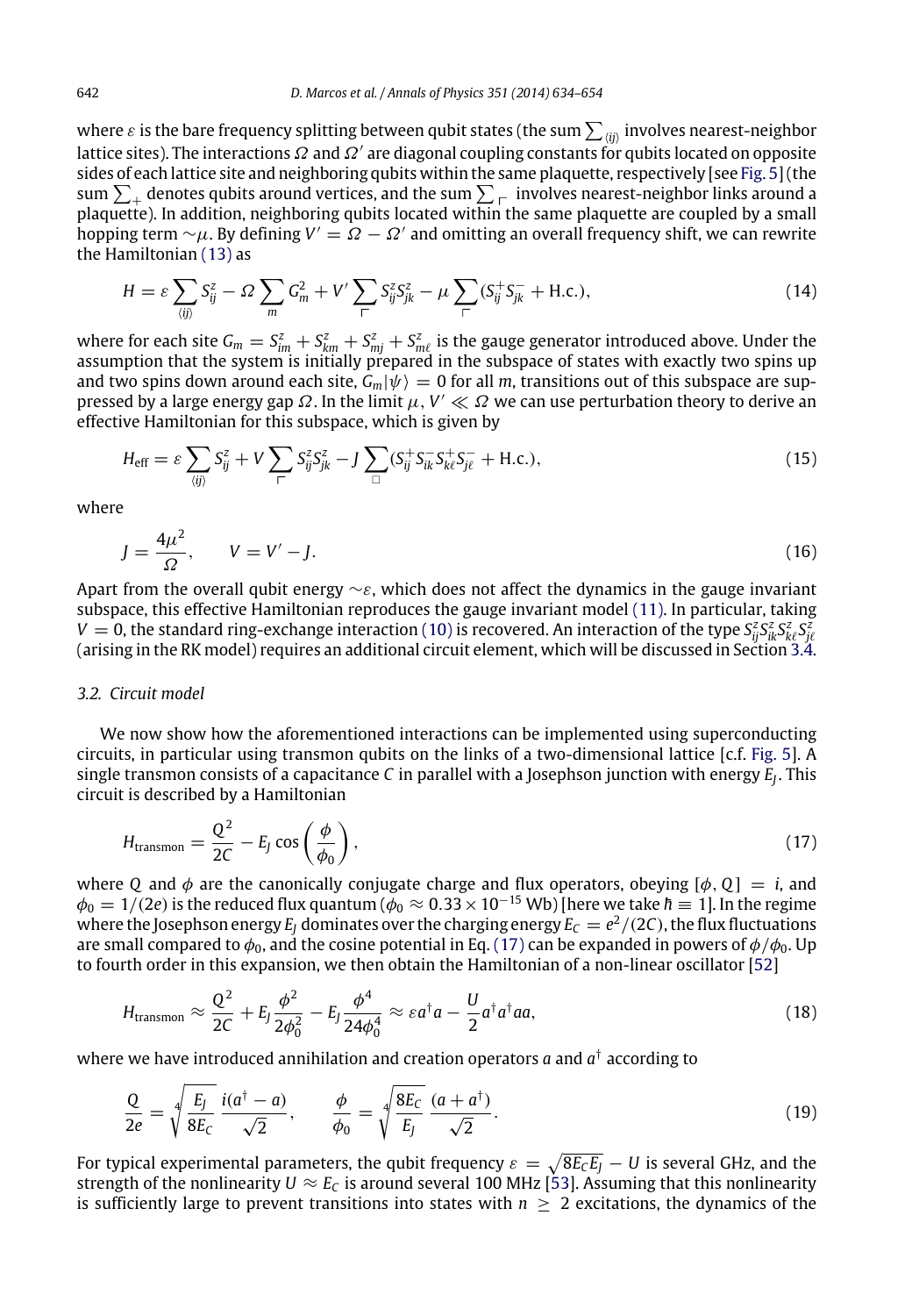

<span id="page-9-0"></span>**Fig. 6.** Basic building block for the lattice gauge theory architecture shown in [Fig. 5.](#page-7-1) Two superconducting qubits (transmons) are coupled through a Josephson junction in parallel with a capacitor. This enables hopping and Kerr interactions between quantized photonic excitations at nodes 1 and 2. The value of the capacitor can be chosen appropriately in order to control the hopping of excitations.

transmon can be restricted to the lowest two oscillator states,  $|\downarrow\rangle \equiv |0\rangle$  and  $|\uparrow\rangle \equiv |1\rangle$ , and modeled by a spin  $\frac{1}{2}$  Hamiltonian,

$$
H_{\text{transmon}} \approx \varepsilon S^z. \tag{20}
$$

To implement interactions between neighboring qubits, we now consider the basic building block shown in [Fig. 6.](#page-9-0) Here two transmons are connected via an additional Josephson junction with energy  $E^{(\mathrm{Q})}_J$  in parallel with a capacitor  $\mathcal{C}_{\mathrm{Q}}$  . The associated Hamiltonian is [\[41](#page-20-2)[,54,](#page-20-13)[55\]](#page-20-14)

$$
H = \frac{1}{2}\vec{Q}\,e^{-1}\vec{Q}^T - \sum_{\ell=1,2} E_j^{(\ell)}\cos\left(\frac{\phi_\ell}{\phi_0}\right) - E_j^{(Q)}\cos\left(\frac{\phi_1 - \phi_2}{\phi_0}\right),\tag{21}
$$

where  $Q_\ell$  and  $\phi_\ell$  are the charge and flux operators at a node  $\ell$ ,  $\overline{Q} \equiv (Q_1, Q_2)$ , and

$$
\mathcal{C} = \begin{pmatrix} C_1 + C_0 & -C_0 \\ -C_0 & C_2 + C_0 \end{pmatrix},\tag{22}
$$

is the capacitance matrix. As above, for small phase fluctuations we can expand the cosine functions and write the resulting Hamiltonian as

$$
H = \sum_{\ell=1,2} H_{\ell} + H_{\text{int}}.\tag{23}
$$

Here,

$$
H_{\ell} = \frac{Q_{\ell}^{2}}{2\bar{C}_{\ell}} + \left(E_{j}^{(\ell)} + E_{j}^{(Q)}\right) \frac{\phi_{\ell}^{2}}{2\phi_{0}^{2}} - \left(E_{j}^{(\ell)} + E_{j}^{(Q)}\right) \frac{\phi_{\ell}^{4}}{24\phi_{0}^{4}},
$$
\n(24)

are the modified Hamiltonians for each qubit, where

$$
\bar{C}_1 = C_1 + \frac{C_2 C_0}{C_2 + C_0}, \qquad \bar{C}_2 = C_2 + \frac{C_1 C_0}{C_1 + C_0}.
$$
\n(25)

By assuming that  $\mathcal{C}_Q\ <\ \mathcal{C}_\ell$  and  $E_J^{(Q)}\ <\ E_J^{(\ell)}$ , the coupling junction does not qualitatively change the single-qubit Hamiltonians,  $H_\ell \approx \varepsilon_\ell S_\ell^z$ , with slightly modified frequencies  $\varepsilon_\ell$ . The remaining interaction Hamiltonian is given by

$$
H_{\rm int} \approx \frac{C_Q}{C_1 C_2} Q_1 Q_2 - \frac{E_J^{(Q)}}{\phi_0^2} \phi_1 \phi_2 - \frac{E_J^{(Q)}}{4\phi_0^4} \phi_1^2 \phi_2^2 + \frac{E_J^{(Q)}}{6\phi_0^4} \left( \phi_1 \phi_2^3 + \phi_1^3 \phi_2 \right), \tag{26}
$$

and when projected onto the spin subspace of interest, we obtain

$$
H_{\text{int}} \approx -\frac{\Omega}{2} (S_1^z + S_2^z) - \mu (S_1^+ S_2^- + S_1^- S_2^+) - \Omega S_1^z S_2^z. \tag{27}
$$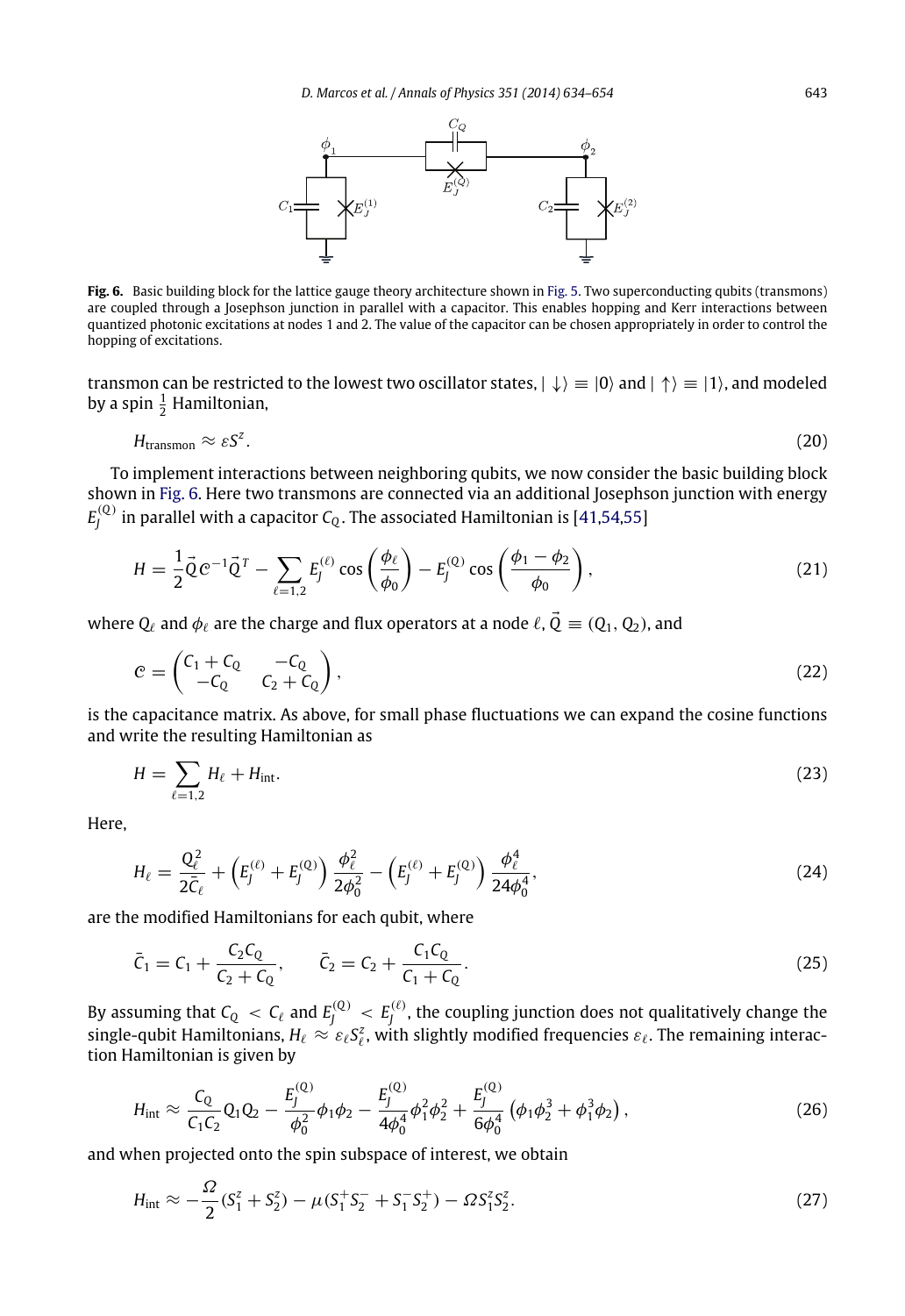We notice that here the subindexes 1 and 2 refer to respective circuit nodes of [Fig. 6,](#page-9-0) which are located on the links of the two dimensional lattice of [Fig. 5.](#page-7-1) The first term in this Hamiltonian is a small frequency shift, which can be absorbed into a redefinition of the qubit frequency,  $\varepsilon_{\ell} \to \varepsilon_{\ell} - \Omega/2$ . The other two contributions represent a spin flip-flop and an Ising-type spin–spin interaction with coupling strengths

$$
\mu = \frac{\varepsilon}{2} \left( \frac{E_J^{(Q)}}{E_J} - \frac{C_Q}{C} \right) - \Omega, \qquad \Omega = U \frac{2E_J^{(Q)}}{E_J},\tag{28}
$$

where we have assumed  $E^{(1)}_f = E^{(2)}_f \equiv E_f$ . Still under the assumption that the capacitance  $C_Q$  and the Josephson energy  $E_j^{(Q)}$  are sufficiently small, the coupling between different neighboring transmons on the lattice of [Fig. 5](#page-7-1) can simply be added up. Considering different coupling constants around plaquettes ( $\Box$ ) and across lattice sites ( $+$ ), and taking

$$
\mu_{\square} = \mu, \qquad \Omega_{\square} = \Omega', \n\mu_{+} = 0, \qquad \Omega_{+} = \Omega,
$$
\n(29)

we obtain the model [\(13\),](#page-7-2) from which we then derive the effective Hamiltonian [\(15\),](#page-8-1) with parameters *J* and *V* as defined in Eq. [\(16\).](#page-8-2)

### *3.3. Parameters and tunability*

For the simulation of the model [\(11\)](#page-6-2) we require that the effective parameters *J* and *V* are much larger than the relevant decoherence rates of the qubits, and that the ratio *J*/*V* is tuneable to explore different regimes. Assuming that the capacitances are fixed, the relative strength of the model parameters can be adjusted by tuning the Josephson energies  $E^{(\mathbb{Q})}_{j}$ . This can be done by replacing a single junction by an equivalent two-junction loop, with an effective Josephson energy given by

$$
E_J^{(Q)} \to E_J^{(Q)} \cos\left(\pi \frac{\phi_{\text{ext}}}{\phi_0}\right),\tag{30}
$$

where  $\phi_{\rm ext}$  denotes an external magnetic flux through the loop, and  $\Phi_0\equiv 2\pi\phi_0$  is the magnetic flux quantum. We then set  $C_Q=C_+,E_J^{(Q)}=E_J^+$ , and  $C_Q=C_\square,E_J^{(Q)}=E_J^{\square}\cos{(\pi\phi_{\rm ext}/\phi_0)}$ , for the couplings across the lattice sites and within each plaquette, respectively (thus making the latter tuneable), and choose the circuit parameters such that

<span id="page-10-1"></span>
$$
\mu_{+} = \frac{\varepsilon}{2} \left( \frac{E_J^+}{E_J} - \frac{C_+}{C} \right) - \Omega = 0, \tag{31}
$$

and

<span id="page-10-0"></span>
$$
\mu_{\square} = \frac{\varepsilon}{2} \left( \frac{E_{\square}^{\square}}{E_J} - \frac{C_{\square}}{C} \right) - \Omega' = 0. \tag{32}
$$

The coupling constants  $\mu_{\Box}$  and  $\Omega_{\Box}$ , and therefore the ratio *J*/*V*, can now be tuned by considering a two-junction loop, coupling neighboring links around the plaquette. These loops can be biased using either a global magnetic field or local flux lines to generate a finite  $\phi_{\rm ext}$  for the  $\Box$ -links, replacing the value of  $E_J^\square$  and  $\varOmega'$  in Eq. [\(32\)](#page-10-0) by  $E_J^\square$  cos  $\left(\pi\frac{\phi_\text{ext}}{\phi_0}\right)$  and  $\varOmega'$  cos  $\left(\pi\frac{\phi_\text{ext}}{\phi_0}\right)$ , respectively. This generates a finite  $\mu_{\Box} \neq 0$ , which increases *J* and simultaneously lowers *V*. At a certain value of the external flux, we reach  $V = 0$ , and we recover the pure ring-exchange interaction. When  $\phi_{ext} = 0$ , we have  $J = 0$ and  $V = \frac{2U}{E_J} (E_J^+ - E_J^-)$ .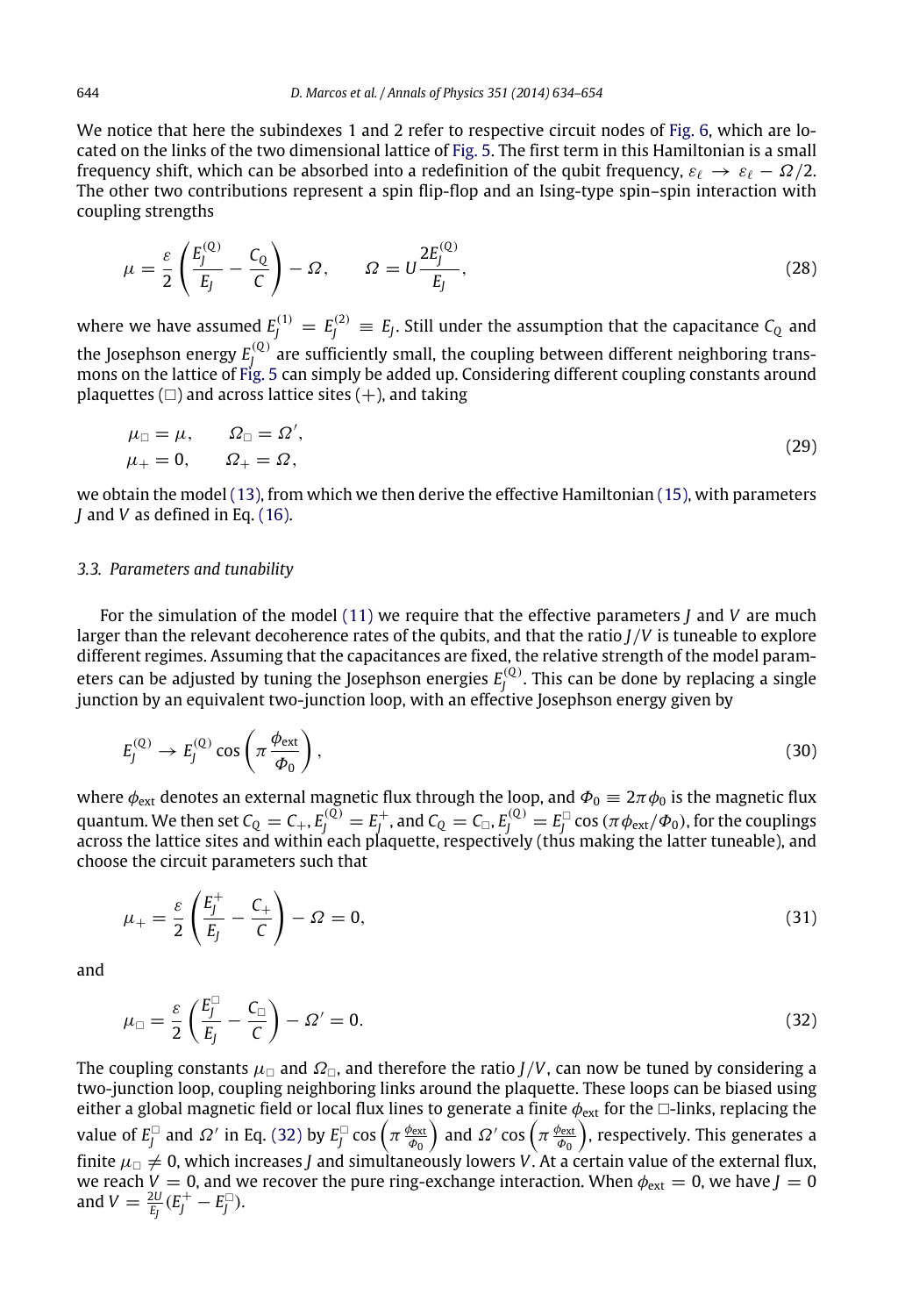<span id="page-11-1"></span>

**Fig. 7.** (Color online) Different parameter values as a function of the external flux  $\phi_{ext}$ . Here  $\varepsilon = 6$  GHz,  $U = 300$  MHz,  $C_+/C=C_{\Box}/C=0.16, E_J^+/E_J=\hat{E_J^{\Box}}/E_J=0.2$  (dotted solid lines), and  $C_+/C=0.20, C_{\Box}/\overline{C}=0.16, E_J^+/E_J=0.25, E_J^{\Box}/E_J=0.20$ (dashed lines). (a) The ratio  $\mu_{\Box}/\Omega$  determines the region of external flux in which perturbation theory is still valid. (b) Behavior of *J*/Ω and *V*/Ω, [Ω = 120 MHz (dotted solid lines) and Ω = 150 MHz (dashed lines)]. Tuning the external magnetic flux, the regimes (i)  $J = 0$ ,  $V \neq 0$ , (ii)  $J = V \neq 0$ , and (iii)  $J \neq 0$ ,  $V = 0$ , can be reached. (c) Tunability of the ratio  $J/V$ . For the situation plotted with dashed lines, at  $\phi_{ext}/\phi_0 \approx 0.13$  we find  $V \approx 0$ , and  $J \neq 0$ , giving rise to a ring-exchange interaction only. In the vicinity of that point, the ratio *J*/*V* can go from positive to negative values.

In [Fig. 7](#page-11-1) we show the behavior of the different system parameters as a function of the external flux. A fine-tuning of the  $C_Q$ 's ensures that for  $\phi_{ext}$  the conditions [\(31\)](#page-10-1) and [\(32\)](#page-10-0) are fulfilled. Typical values of the coupling constants in the region of magnetic flux where the perturbative approach leading to Eq. [\(15\)](#page-8-1) is still valid ( $\mu_{\Box}/\Omega \leq 0.5$ ) are  $\Omega \sim 50$  MHz,  $\mu$ , *J*, *V* ∼ 5 MHz, still much larger than the standard decoherence rates of a few tens of kHz. As we will show below, the tunability shown in [Fig. 7](#page-11-1) allows us to access the different phases of the model [\(15\).](#page-8-1)

## <span id="page-11-0"></span>*3.4. Rokhsar–Kivelson model*

Different gauge invariant interactions can be engineered by slightly modifying the complexity of the circuit lattice shown in [Fig. 5.](#page-7-1) A particularly interesting example is the Rokhsar–Kivelson (RK) model [\[51\]](#page-20-10)—a paradigm of dimer physics, which describes resonant valence bond dynamics, relevant in the context of high-temperature superconductivity [\[46\]](#page-20-5). This model can be simulated with the circuit shown in [Fig. 8,](#page-12-1) where we draw a basic plaquette of the two-dimensional lattice. Although this circuit is similar to the architecture of [Fig. 5,](#page-7-1) here the squids coupling neighboring transmons are biased with a *quantum flux* from an LC resonator located at the center of the plaquette. Following a similar derivation to Section [3,](#page-7-0) the model describing this circuit can be written as

<span id="page-11-2"></span>
$$
H = \omega b^{\dagger} b + \varepsilon \sum_{\langle ij \rangle} S_{ij}^{z} - \Omega \sum_{m} G_{m}^{2} + V' \sum_{\Gamma} S_{ij}^{z} S_{jk}^{z} - \mu \sum_{\Gamma} (S_{ij}^{+} S_{jk}^{-} + \text{H.c.})
$$
  
+  $(b^{\dagger} + b) \left[ \beta' \sum_{\Gamma} S_{ij} S_{ij}^{z} S_{jk}^{z} - \eta \sum_{\Gamma} S_{ij} (S_{ij}^{+} S_{jk}^{-} + \text{H.c.}) \right].$  (33)

Here  $\zeta_{ij}=1$  for spins on horizontal links of the lattice, while  $\zeta_{ij}=-1$  for vertical links. The sum  $\sum_{\langle ij\rangle}$ involves nearest-neighbor lattice sites, and the sum  $\sum_{\square}$  involves nearest-neighbor links around a plaquette. For equal transmons, and in the limit  $C_Q\,\ll\,C_\ell,\,E_J^{(Q)}\,\ll\,E_J^{(\ell)}$ , the coupling constants are given by

$$
V' = \Omega - \Omega', \qquad \Omega' = U \frac{2E_J^{\square}}{E_J} \cos\left(\pi \frac{\phi_{\text{ext}}}{\phi_0}\right), \qquad \mu = \frac{\varepsilon}{2} \left(\frac{E_J^{\square}}{E_J} \cos\left(\pi \frac{\phi_{\text{ext}}}{\phi_0}\right) - \frac{C_Q}{C}\right) - \Omega',
$$
  

$$
\beta' = U \frac{2E_J^{\square}}{E_J} \sin\left(\pi \frac{\phi_{\text{ext}}}{\phi_0}\right), \qquad \eta = \frac{\varepsilon}{2} \frac{E_J^{\square}}{E_J} \sin\left(\pi \frac{\phi_{\text{ext}}}{\phi_0}\right) - \beta'.
$$
 (34)

In the derivation of the Hamiltonian [\(33\)](#page-11-2) we have assumed that, on top of the quantum flux from the resonator, consecutive squids are biased with external classical fields of alternating signs. Furthermore, we notice that, under realistic experimental conditions, the constants  $\beta'$  and  $\eta$  will be reduced by a factor  $\alpha \leq 1$  determined by the fraction of the LC-resonator flux biasing the squid.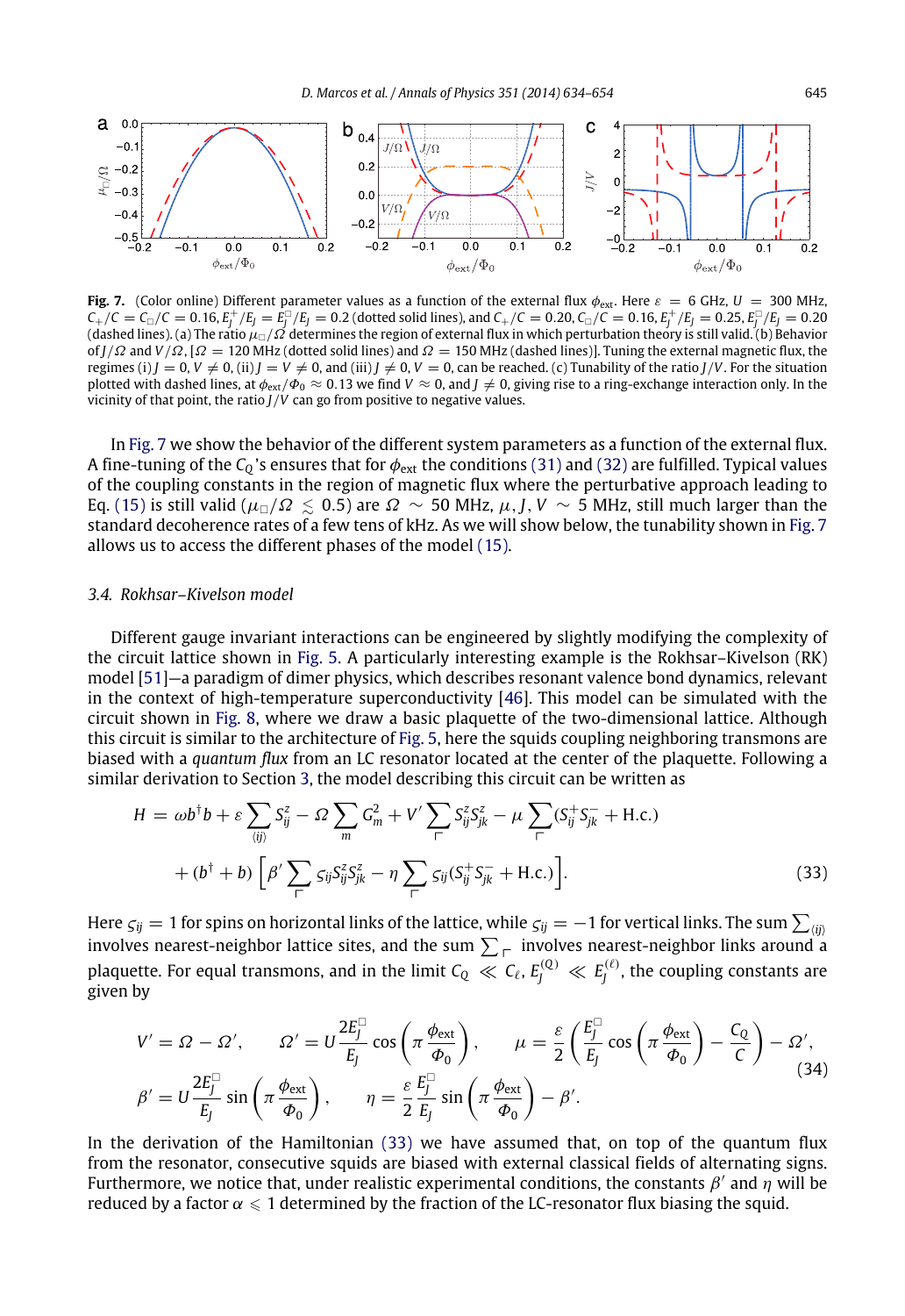<span id="page-12-2"></span><span id="page-12-1"></span>

**Fig. 8.** Circuit lattice to engineer the Rokhsar–Kivelson model and different four-body spin interactions. Every plaquette of the two-dimensional lattice contains one qubit (e.g. a transmon) on each link. These are mutually coupled via a capacitor in parallel with a two-Josephson-junction loop. When this loop is biased with a quantum flux from a central LC circuit, interactions of the type  $\sim$   $S_1^z S_2^z S_3^z S_4^z$  are enabled perturbatively (see main text for details).

Given the Hamiltonian [\(33\),](#page-11-2) and the hierarchy of scales  $V'$  ,  $\mu$  ,  $\beta'$  ,  $\eta \ll \Omega \ll \varepsilon$  ,  $\omega$ , we can treat the terms  $\sim$  V',  $\mu,$   $\beta',$   $\eta$  perturbatively, and obtain the second-order effective dynamics

$$
H_{\text{eff}} = \omega b^{\dagger} b + \varepsilon \sum_{\langle ij \rangle} S_{ij}^{z} - \Omega \sum_{m} G_{m}^{2} - J \sum_{\Box} B_{\Box} + V \sum_{\Box} B_{\Box}^{2} - \frac{V}{2} \sum_{\parallel} S_{ij}^{z} S_{k\ell}^{z}.
$$
 (35)

Here  $\sum_{\parallel}$  restricts the sum to opposite links on each plaquette,  $B_\Box\equiv S^+_{ij}S^-_{kj}S^+_{k\ell}S^-_{i\ell}+$  H.c., and the coupling constants are given by  $J=-\frac{4\mu^2}{\Omega}-\frac{4\eta^2}{\Omega-\alpha}$  $rac{4\eta^2}{\Omega-\omega}$ ,  $V=-\frac{2\beta^2}{\omega}$  $\frac{\rho}{\omega}$  . Furthermore, we have taken parameters such that  $V' = -J - V/2$ , and assumed that the central resonator is initially cooled to the ground state, thus having transitions between the resonator Fock states  $|0\rangle$  and  $|1\rangle$  only. The last term of Eq. [\(35\)](#page-12-2) can be eliminated by adding a Josephson junction in parallel with a capacitor connecting opposite links on each plaquette, and choosing the corresponding capacitance and Josephson energies appropriately. In this case, using  $B_\Box=U_\Box+U_\Box^\dag$  and identifying  $\lambda=V/J$ , the Hamiltonian [\(35\)](#page-12-2) reproduces the dynamics given by [\(6\).](#page-4-0) Alternatively, choosing  $V'=-J$ , we obtain the effective Hamiltonian

$$
H_{\text{eff}} = \omega b^{\dagger} b + \varepsilon \sum_{\langle ij \rangle} S_{ij}^{z} - \Omega \sum_{m} G_{m}^{2} - J \sum_{\Box} (S_{ij}^{+} S_{kj}^{-} S_{k\ell}^{+} S_{i\ell}^{-} + \text{H.c.}) + 2V \sum_{\Box} S_{ij}^{z} S_{kj}^{z} S_{k\ell}^{z} S_{i\ell}^{z}, \tag{36}
$$

which displays explicitly the competition between ring-exchange and a four-body Ising interaction.

### <span id="page-12-0"></span>**4. Probing ring-exchange interactions**

A minimal setup for studying ring-exchange interactions is a circuit with four superconducting qubits forming a single plaquette [see [Fig. 9\]](#page-13-0). The approach described in the previous section can then be used to engineer an effective ring-exchange interaction within the two-excitation subspace of the four spins on the plaquette. In this minimal instance, the only non-vanishing coupling is between the states |↑↓↑↓⟩ and |↓↑↓↑⟩, i.e.,

$$
\langle \downarrow \uparrow \downarrow \uparrow |H| \uparrow \downarrow \uparrow \downarrow \rangle = -J. \tag{37}
$$

Note that for a single plaquette the Ising-type coupling ∼*V* commutes with the ring-exchange interaction, and a competition between both terms in the Hamiltonian [\(11\)](#page-6-2) appears only in systems consisting of two or more plaquettes.

## *4.1. Spectroscopy*

While we are most interested in the dynamics induced by the Hamiltonian [\(11\)](#page-6-2) in the gauge invariant subspace, we first describe an approach for probing signatures of the ring-exchange interaction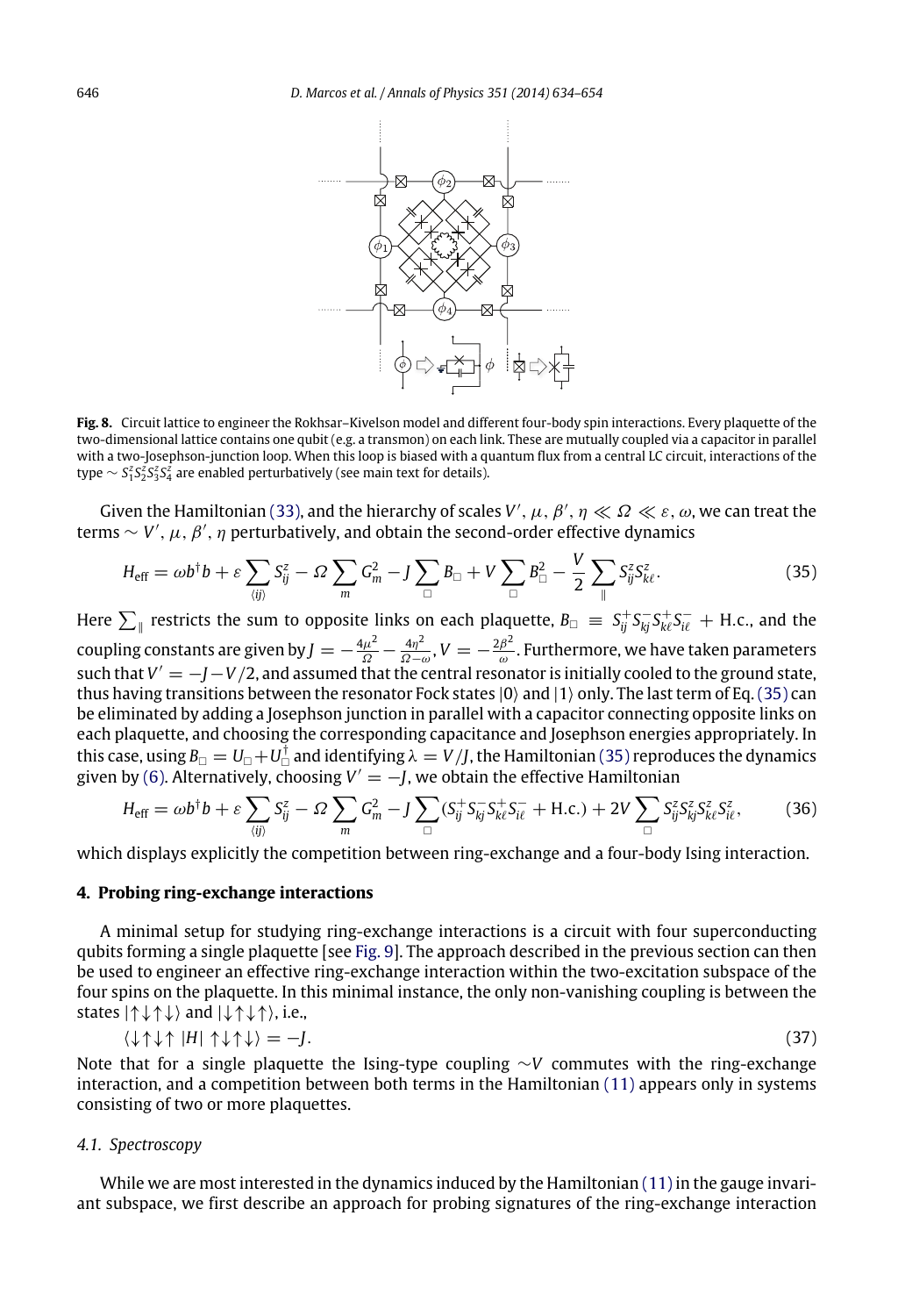<span id="page-13-0"></span>

**Fig. 9.** (Color online) (a) Setup for a minimal experiment to verify ring-exchange dynamics. This system consists of a single plaquette on the lattice of [Fig. 5,](#page-7-1) where four superconducting qubits (whose spin degree of freedom is represented by the arrows) are mutually coupled via a Josephson junction in parallel with a capacitor. (b) Energy levels of the microscopic Hamiltonian [\(13\)](#page-7-2) [see [Appendix A\]](#page-18-0). Five different sets of states (distinguished by the total number of excitations on the plaquette) are separated by the energy scale  $\varepsilon$  (qubit frequency). Within the two-excitation subspace, a large energy scale Ω separates states corresponding to different Gauss law sectors. Finally, the lower energy scales  $\mu$  and *J* provide an energy splitting (in the one- and two-excitation subspaces, respectively). The numbers on the right indicate the level degeneracy.

[\(10\)](#page-6-1) by performing spectroscopic measurements on the full circuit. To do so we assume that the four qubits can be individually coupled to a cavity resonator, which can be used to apply weak driving fields, as well as to detect microwave photons emitted from the qubits into the resonator. The resulting dynamics can be modeled by the master equation

<span id="page-13-1"></span>
$$
\dot{\rho} = -i[H + H_{\text{drive}}(t), \rho] + \frac{\Gamma}{2} \sum_{\ell} (2S_{\ell}^{-} \rho S_{\ell}^{+} - \{S_{\ell}^{+} S_{\ell}^{-}, \rho\}), \tag{38}
$$

where the sum runs over all the spins (on the lattice links), *H* is the Hamiltonian of Eq. [\(13\),](#page-7-2) and  $H_{\text{drive}}(t) = \sum_{\ell=1}^4 \Omega_{\ell}^d (S_{\ell}^+ e^{-i\omega_d t} + S_{\ell}^- e^{i\omega_d t})$  accounts for driving fields with frequency  $\omega_d$  and sitedependent driving strength  $\Omega_{\ell}^d$ . In Eq. [\(38\),](#page-13-1)  $\Gamma$  is the qubit decay rate (assumed to be homogeneous), which limits the qubit performance and the accuracy of realizing gauge invariance. Under stationary driving conditions, the total number of photons emitted from a single qubit is proportional to the steady-state excited state population  $\langle \sigma_{ee}(\ell) \rangle$ , where  $\sigma_{ee}(\ell) \equiv \frac{1}{2}+S_\ell^z$ . By looking at correlated photon detection events, one also has access to functions of the form ⟨σ*ee*(ℓ)σ*ee*(ℓ′ )⟩.

[Fig. 10\(](#page-14-1)a) shows the typical spectra in the case where qubit 2 is driven in a single plaquette [c.f. [Fig. 9\(](#page-13-0)a)]. Measuring the excitation probability of the neighboring qubit 1, ⟨σ*ee*(1)⟩, one observes four distinct peaks, which can be identified with transitions between different energy eigenstates depicted in [Fig. 9\(](#page-13-0)b). The two peaks at  $\omega_d = \varepsilon + \Omega \pm 2\mu$  correspond to transitions from the ground state |↓↓↓↓⟩ to eigenstates in the one-excitation manifold. Within this subspace, a single spin excitation can hop from site to site, thus forming delocalized eigenstates. The peak in the middle exhibits an additional splitting, which cannot be explained by the single excitation dynamics. It arises from a two-photon transition to the state |↓↑↓↑⟩, which is then coupled to the state |↑↓↑↓⟩ via the effective ring-exchange coupling, and leads to the characteristic splitting ∼2*J* of the transition.

Additional evidence for a correlated two-spin hopping interaction can be obtained from correlation measurements of the form ⟨σ*ee*(ℓ)σ*ee*(ℓ′ )⟩, which directly probe the two-excitation subspace. For example, as shown in [Fig. 10\(](#page-14-1)a), the value of  $\langle \sigma_{ee}(1)\sigma_{ee}(3)\rangle$  is no longer sensitive to the single excitation resonances, but still exhibits the ring-exchange splitting at  $\omega_d \approx \varepsilon + \Omega$  and  $\omega_d \approx \varepsilon + \Omega + I$ . In contrast, the correlations between neighboring spins, e.g.⟨σ*ee*(1)σ*ee*(4)⟩, vanish almost completely, since states of the type  $|\uparrow\downarrow\downarrow\uparrow\rangle$  are not coupled via the ring-exchange Hamiltonian. Therefore, in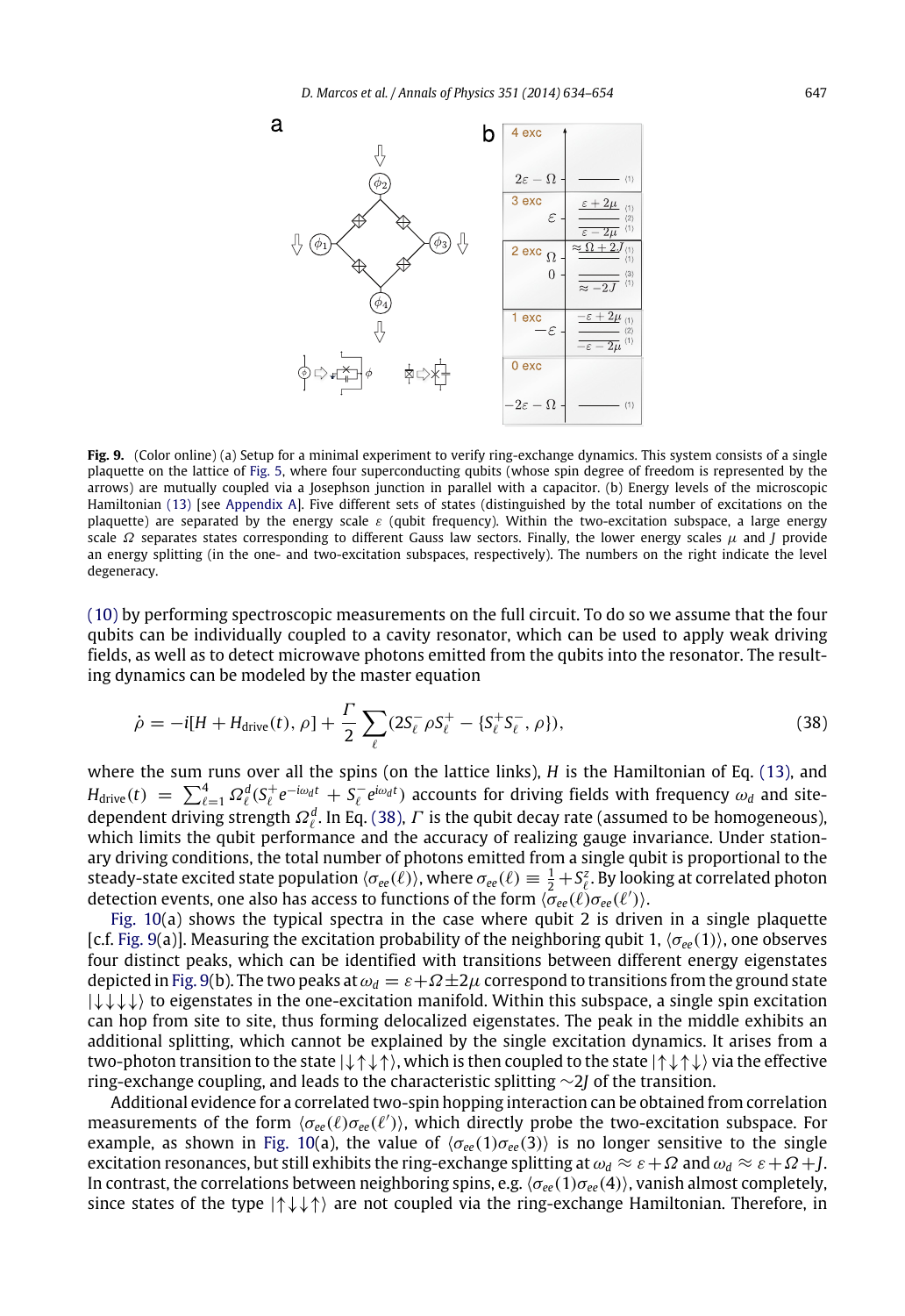<span id="page-14-1"></span>

**Fig. 10.** (Color online) (a) Excitation spectroscopy of a single plaquette [four coupled transmons—see [Fig. 9\(](#page-13-0)a)], as given by the microscopic Hamiltonian [\(13\).](#page-7-2) Here the qubit 2 is driven and the average population and correlations are computed in the steady state, considering qubit relaxation as captured by Eq. [\(38\).](#page-13-1) The population of qubit 1 (solid line) yields a four-peak structure reminiscent of the one- and two-excitation subspaces shown in [Fig. 9\(](#page-13-0)b). The peak at  $\omega_d = \varepsilon + \Omega + I$  is a signature of the ring-exchange dynamics, as can be seen in cross-correlation measurements between different links (dashed lines). Here the parameter values are  $\Gamma/(2\pi) = 30$  kHz,  $\Omega/(2\pi) = 100$  MHz,  $\mu/(2\pi) = 7$  MHz,  $\Omega_2^d/(2\pi) = 100$  kHz,  $\Omega_{\ell \neq 2}^d = 0$ . (b) Time-evolution of the gauge invariant states on a single plaquette given by the ring-exchange interaction [\(10\).](#page-6-1) Initially, the state  $|\downarrow \uparrow \downarrow \uparrow \rangle$  (one excitation on the links 2 and 4) is prepared (lines starting at  $|\langle \psi(0)|\psi(t)\rangle|^2 = 1$  for  $t = 0$ ). It coherently oscillates with the state |↑↓↑↓⟩ (one excitation on the links 1 and 3). The microscopic model of Eq. [\(13\)](#page-7-2) (solid lines) is compared with the effective Hamiltonian [\(15\)](#page-8-1) (dotted lines). Including the effect of cavity decay,  $\Gamma/(2\pi) = 30$  kHz for all resonators, the population decays to ∼90% after one oscillation. The values of the parameters are as above. Notice that these parameter values are not optimized – in order to illustrate the feasibility under suboptimal conditions – [c.f. [Figs. 7](#page-11-1) and [12\(](#page-16-0)a) for optimal parameter values]. Also note that the value of  $\varepsilon$  is irrelevant for the effective dynamics.

combination, such measurements can be used to confirm that the relevant dynamics within the twoexcitation subspace are indeed accurately described by the Hamiltonian [\(13\),](#page-7-2) and thus – effectively – by [\(15\).](#page-8-1)

## *4.2. Dynamics*

In the remainder of the paper we are primarily interested in the dynamics induced by the effective Hamiltonian [\(15\),](#page-8-1) within the gauge invariant sector defined by  $G_m|\psi\rangle = 0$ . For a single plaquette, this means that starting from the actual ground state of the circuit,  $|\downarrow \downarrow \downarrow \downarrow \rangle$ , at time  $t = 0$  we apply a fast microwave pulse to a selected set of qubits, which excite the system into one of the gauge invariant states, e.g. |↑↓↑↓⟩. The subsequent dynamics is then given by the effective Hamiltonian, up to the point where one of the qubits decays. In [Fig. 10\(](#page-14-1)b) we show the evolution given by both the microscopic Hamiltonian [\(13\)](#page-7-2) and the effective model [\(15\)](#page-8-1) – on a single plaquette – including the effect of qubit decay. Preparing initially the state  $|\downarrow \uparrow \downarrow \uparrow \rangle$  (one excitation on the links 2 and 4), this coherently oscillates with  $|\uparrow\downarrow\uparrow\downarrow\rangle$  (one excitation on the links 1 and 3). Even for small qubit–qubit couplings,  $\mu/(2\pi) \sim 7$  MHz, considered here, the microscopic model and the effective model agree qualitatively well, and start to be appreciably shifted only after a few oscillations. Assuming a qubit decay  $\Gamma/(2\pi) = 30$  kHz [\[9](#page-19-4)[,10\]](#page-19-13), the prepared-state population is ∼0.9 after one oscillation, which shows the possibility of simulating the dynamics of the ring-exchange interaction with current superconducting circuits.

## <span id="page-14-0"></span>**5. Probing string dynamics**

Next we discuss more complex dynamics given by the gauge invariant model [\(11\).](#page-6-2) To this end we now consider the case  $V \neq 0$ , and study phenomena associated with the competing phases as the ratio *J*/*V* is varied. First, we will show how the quantum phase transition of the model [\(11\),](#page-6-2) present in the infinite-size limit, manifests itself as a crossover displayed by the magnetization of a single spin in a system of two plaquettes. Second, we study the physics of the electric flux strings connecting a charge and an anticharge in the lattice.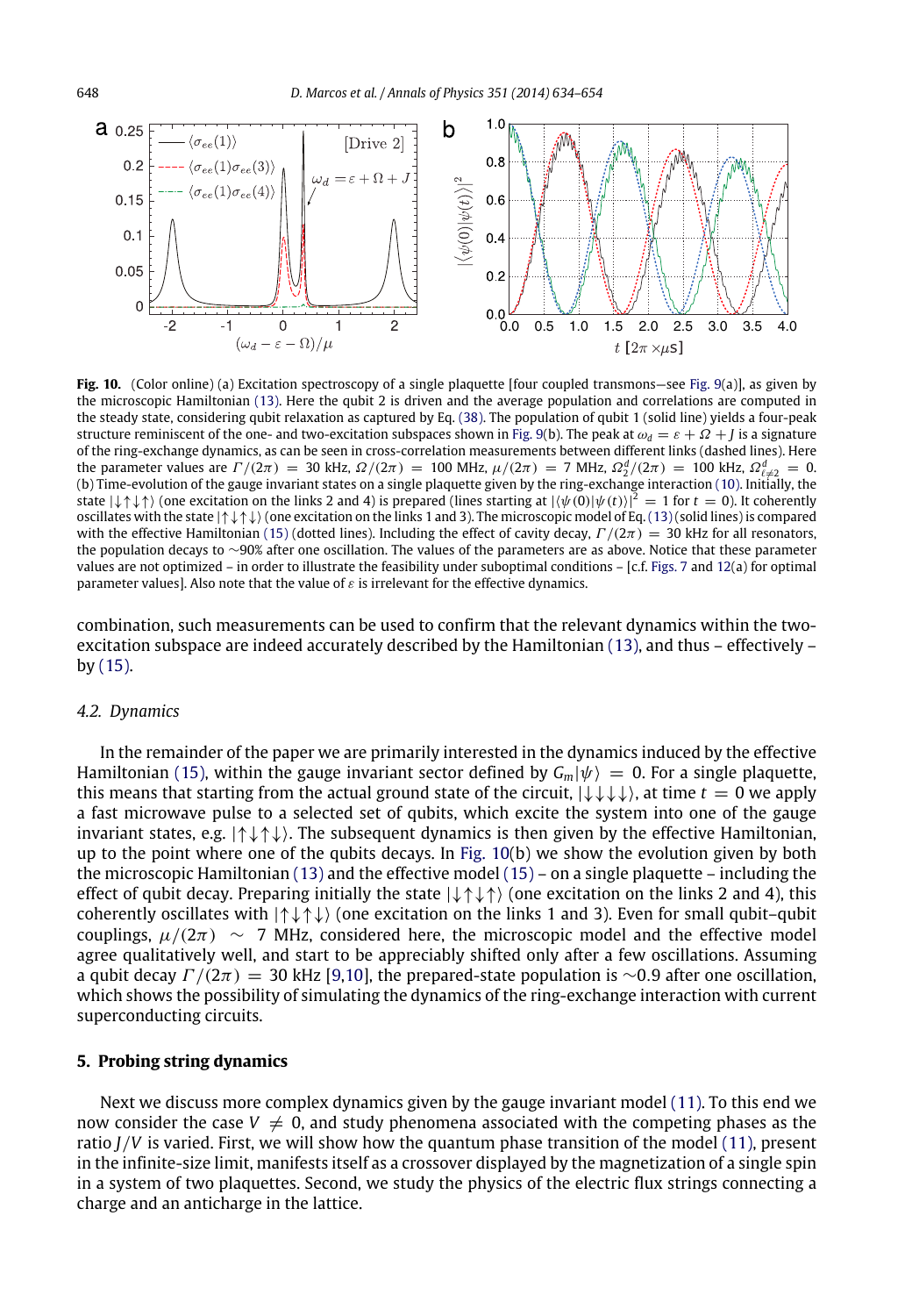<span id="page-15-0"></span>

Fig. 11. (Color online) Upper panel: Flux configurations that obey the Gauss law on a lattice of two plaquettes, and corresponding spin configurations (below). Lower panel: Flux distribution in the ground state for  $J/V = 0$  (left) and  $J/V =$ −100 (right). For *J*/*V* = 0 we recover the state |*a*⟩, while for |*J*/*V*| ≫ 1 the ground state is a superposition of the three gauge invariant states, with the electric flux propagating completely along the edges of the lattice.

In the upper panel of [Fig. 11](#page-15-0) we show the possible configurations compatible with the Gauss law for a lattice of two plaquettes. Notice, that for a spin  $\frac{1}{2}$  representation of the gauge fields, the Gauss law is irremediably broken at the vertices connected to three links. Therefore, in [Fig. 11](#page-15-0) a charge–anticharge pair with  $Q_m = \pm \frac{1}{2}$  has been created at the vertices 3 and 4. Furthermore, each of the states  $|a\rangle$ ,  $|b\rangle$ , |*c*⟩, is degenerate with the state corresponding to simultaneously inverting all the spins, a degeneracy that can be broken by applying a small magnetic field. These states can be initially prepared by locally applying simultaneous  $\pi$  pulses on the appropriate qubits. Starting e.g. in  $|a\rangle$ , which corresponds to the ground state of the Hamiltonian [\(11\)](#page-6-2) for  $J = 0$ ,  $V > 0$ , we can adiabatically switch on the ringexchange interaction to reach the ground state of the system for a particular ratio *J*/*V*. In the lower panel of [Fig. 11](#page-15-0) we show a simulation of the ground-state flux distribution for  $J/V = 0$ ,  $V > 0$  (left) and for  $J/V = -100$ ,  $V > 0$  (right). In the former case, the ground state is, as mentioned above, the antiferromagnetic state |*a*⟩. However, when the ratio |*J*/*V*| is increased, the ring-exchange term dominates the dynamics and the electric flux propagates from charge to anticharge along the edges of the lattice. In this case, the ground state is no longer a product state, but a quantum superposition of the states  $|a\rangle$ ,  $|b\rangle$ , and  $|c\rangle$ .

## <span id="page-15-1"></span>*5.1. Finite-size crossover*

In [Fig. 12\(](#page-16-0)a) we show how the infinite-size quantum phase transition of the model [\(11\)](#page-6-2) manifests itself on a lattice of two plaquettes, captured by the average magnetization  $\langle\mathcal{M}\rangle\equiv\langle S^z_{Q\bar{Q}}\rangle$  of the central spin between both plaquettes. Here we start with the product state  $|\psi_0\rangle = |a\rangle$  [c.f. [Fig. 11](#page-15-0) and the inset of [Fig. 12\(](#page-16-0)a)], which can be experimentally prepared by first cooling the system to the ground state [\[56\]](#page-20-15) and then applying a simultaneous  $\pi$  pulse on the appropriate links. We notice that this state is the ground state of the Hamiltonian [\(11\)](#page-6-2) for  $J = 0, V > 0$ , and that the large energy scale ∼  $\Omega$  ensures that the Gauss law is satisfied. In [Fig. 12\(](#page-16-0)a) we calculate  $\langle \mathcal{M} \rangle$  when the parameters are varied with time as  $J = J_0 \sin^2(v t)$  ,  $V = V_0 \cos^2(v t)$  , which, given a constant speed  $v$  , and amplitudes  $J_0$  ,  $V_0$  , approximately follows the functional form shown in [Fig. 7\(](#page-11-1)c). Neglecting qubit decay,  $\langle M \rangle$  increases from  $-0.5$  to 0. At finite relaxation rates, ⟨M⟩ reaches a maximum at a finite value of *J*/*V* and then decreases due to qubit decay. For standard relaxation rates  $\left[\frac{\Gamma}{(2\pi)} \sim 20 \text{ kHz}\right]$  [\[9,](#page-19-4)[10\]](#page-19-13), and superconducting-circuit parameters, the behavior of  $\langle M \rangle$  in the presence of qubit decay approximates well the one shown by the Hamiltonian dynamics, thereby allowing us to characterize the transition.

## *Disorder*

An important concern in the implementation of the model [\(11\)](#page-6-2) is to what degree the crossover is masked by disorder (inhomogeneities among qubit frequencies). This effect is illustrated in [Fig. 12\(](#page-16-0)b),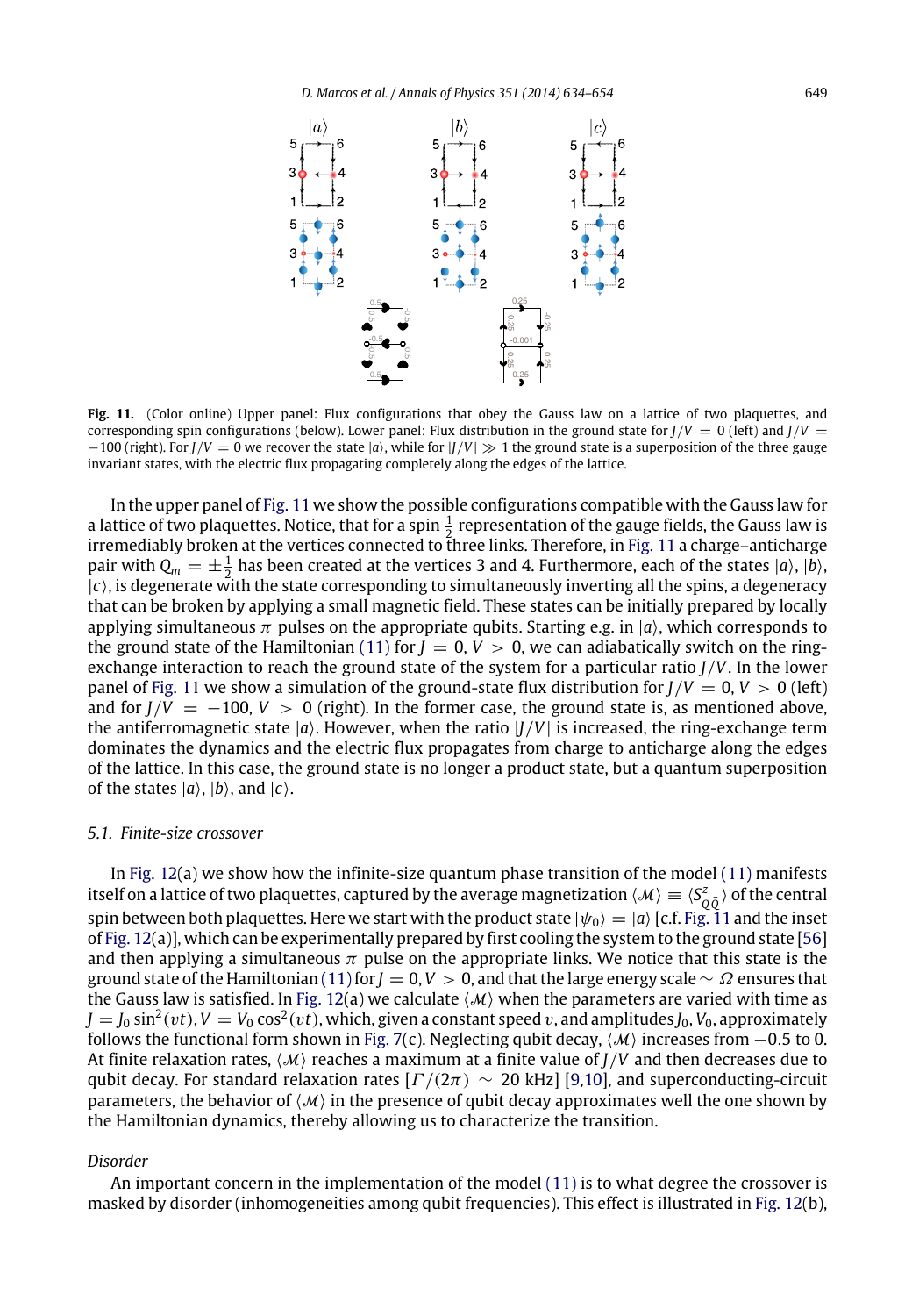<span id="page-16-0"></span>

**Fig. 12.** (Color online) (a) The infinite-size quantum phase transition of the model [\(11\)](#page-6-2) manifests itself as a crossover in a minimal lattice of two plaquettes. Here we have prepared the initial product state shown in the inset, and swept the parameters as *J* = 30 MHz  $\times$  sin<sup>2</sup>(*vt*), *V* = 30 MHz  $\times$  cos<sup>2</sup>(*vt*), with a constant speed  $v/(2\pi) = 2\pi \times 2$  MHz/ $\mu$ s. When the effect of qubit decay is considered, the spin on the common link [corresponding to the "order parameter"  $\langle M \rangle$  in this minimal case] decays at a rate Γ , thereby reducing the value of⟨M⟩for large |*J*/*V*|. (b) Effect of disorder in a minimal lattice of two plaquettes. When the qubit frequencies take random values between  $\pm\Delta\varepsilon/2$ , the transition becomes less visible. Here we have taken  $\Delta\varepsilon = 15$  MHz, and plotted the average  $\langle M \rangle$  (solid line) and standard deviation (dashed lines) over 10000 realizations. The figure shows that, with uncertainties in the qubit frequencies of this magnitude, the crossover can still be observed. Here we have prepared the initial product state shown in the inset of [Fig. 12\(](#page-16-0)a), and swept the parameters as  $J=30$  MHz  $\times\sin^2(vt)$ ,  $V=30$  MHz  $\times\cos^2(vt)$ , with a constant speed  $v/(2\pi) = 2\pi \times 2$  MHz/ $\mu$ s.

where we show the average of the magnetization,  $\langle M \rangle$ , over 10000 realizations (sufficient for convergence), with qubit frequencies taking random values between  $\pm \Delta \varepsilon/2$ . We notice that postselecting qubits with similar frequencies after fabrication, or incorporating tuneable qubits, may allow uncertainties in qubit frequencies  $\leq 15$  MHz (considered in [Fig. 12\(](#page-16-0)b)). For larger values of  $\Delta \varepsilon$ , the smoothening of the crossover shown in [Fig. 12\(](#page-16-0)b) becomes more pronounced, but up to  $\Delta \varepsilon/(2\pi) \approx 50$  MHz, the crossover can still be well identified even in this small system. Although scaling to larger lattices leads to a higher probability of error (a common problem in quantum simulators) due to photon loss, a global order parameter such as the total magnetization is robust with respect to individual decay processes. Furthermore, a post-selection of measurements [\[57\]](#page-20-16), together with optimized pulses can be employed to increase the fidelity of the transition.

## *5.2. String dynamics*

<span id="page-16-1"></span>As we have mentioned above, experimentally observing the dynamics of strings would give access to open questions about confinement in lattice gauge theories. In particular, performing time-resolved measurements would show the fluctuations of an initially-prepared string, and the formation of strands, a problem that, even for relatively small lattices, is challenging to simulate classically. In [Fig. 13](#page-16-1) we show two particular examples of the ground-state distribution of flux, for a lattice of five



**Fig. 13.** Ground-state flux distribution in a lattice of five plaquettes. For  $J/V = -1$  (a) the electric flux propagates from charge to anticharge through the center of the lattice, while for  $J/V = 0.1$  (b) it propagates along the edges.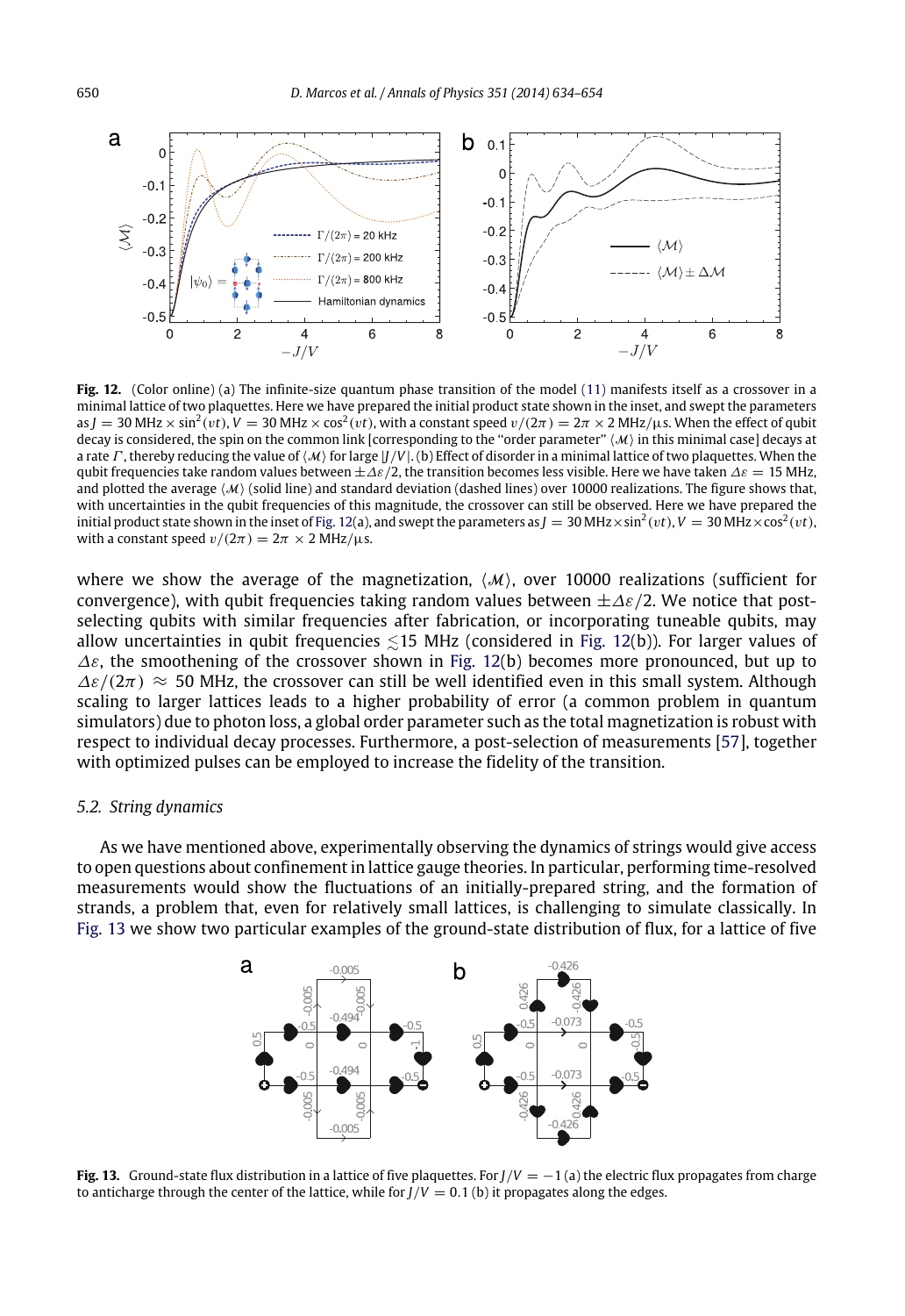<span id="page-17-2"></span>

**Fig. 14.** (Color online) Effect of dissipation in a minimal lattice of two plaquettes [c.f. [Fig. 11\]](#page-15-0). Here we have initially prepared the state  $|a\rangle$  of [Fig. 11,](#page-15-0) and swept the parameters according to  $J = 30$  MHz  $\times \sin^2(vt)$ ,  $V = 30$  MHz  $\times \cos^2(vt)$ , with a constant speed  $v/(2\pi) = 2\pi \times 2$  MHz/ $\mu$ s. On the vertical axis we show  $\Delta P \equiv P_{\Gamma=0} - P_{\Gamma=0}$  [see. Eq. [\(39\)\]](#page-17-1) for different values of the qubit relaxation rate Γ. Although the probability of error to obtain the desired ground state for  $J \neq 0$  increases with time due to excitation decay, it remains of the order of 2% for realistic relaxation rates.

plaquettes. Here we have created a charge–anticharge pair at the edges (achieved by a violation of the Gauss law by initially exciting/de-exciting the corresponding qubits). For  $J/V = -1$  [\[Fig. 13\(](#page-16-1)a)] the electric flux propagates from charge to anticharge mainly through the center of the lattice, while for  $J/V = 0.1$  [\[Fig. 13\(](#page-16-1)b)] it propagates along the edges of the system. This effect corresponds to a flux fractionalization into different strands, as it was observed in [\[47](#page-20-6)[,49\]](#page-20-8). Experimentally, it would be interesting to investigate the time-dependence of this process, as well as the behavior as the ratio *J*/*V* is varied.

## *Effect of dissipation on string dynamics*

In order to measure the ground-state flux distribution shown in [Fig. 13,](#page-16-1) an experimental protocol may consist on initially preparing a product state, ground state of the Hamiltonian [\(11\)](#page-6-2) for  $J = 0$ , which corresponds to an antiferromagnet (ferromagnet) for  $V > 0$ ,  $(V < 0)$ . In the minimal lattice of [Fig. 11,](#page-15-0) this initial gauge invariant configuration is precisely the state  $|a\rangle$ , where a string propagates from charge to anticharge along the edges of the lattice. In the lattice of [Fig. 13,](#page-16-1) an equivalent string configuration – compatible with the Gauss law – can be initially prepared as a product state. By appropriately choosing the signs of the two-body Ising interactions in the lattice, this can be chosen equivalent to the ground state of the Hamiltonian [\(11\).](#page-6-2) The highly-entangled ground state for  $J \neq 0$ can then be reached by adiabatic evolution, with e.g. a sweep of the form shown in Section [5.1.](#page-15-1) During this protocol, it would be interesting to monitor the string dynamics as the ratio *J*/*V* is varied. Notably, a common problem in quantum simulation is that the probability of reaching the appropriate ground state depends both on the system size and the qubit decoherence rates. This effect can be quantified by

<span id="page-17-1"></span>
$$
\mathcal{P} \equiv |\langle \psi_{\text{GS}}(t) | \rho(t) | \psi_{\text{GS}}(t) \rangle|, \tag{39}
$$

where  $\rho(t)$  and  $|\psi_{GS}(t)\rangle$  are the system density operator and the ground-state wavefunction at time *t*, respectively. We can then define  $\Delta P \equiv P_{\Gamma=0} - P_{\Gamma=0}$ , which gives us the probability of error due to qubit decay. [Fig. 14](#page-17-2) shows ∆P for the system of [Fig. 11,](#page-15-0) starting in the state |*a*⟩, and during the adiabatic passage  $J = J_0 \sin^2(vt)$ ,  $V = V_0 \cos^2(vt)$ , for a constant speed v, and amplitudes  $J_0$ ,  $V_0$ . As the relaxation rate  $\Gamma$  is increased, so does the probability of error during the transition. However, for state-of-the-art values,  $\Gamma/(2\pi) \sim 20$  kHz, the probability of error to obtain the desired ground state at finite *J* remains of the order of 2%.

## <span id="page-17-0"></span>**6. Conclusions and outlook**

In this work we have proposed an analog quantum simulator – based on small-scale superconducting circuit lattices – to engineer gauge invariant interactions. Specifically, we have shown how to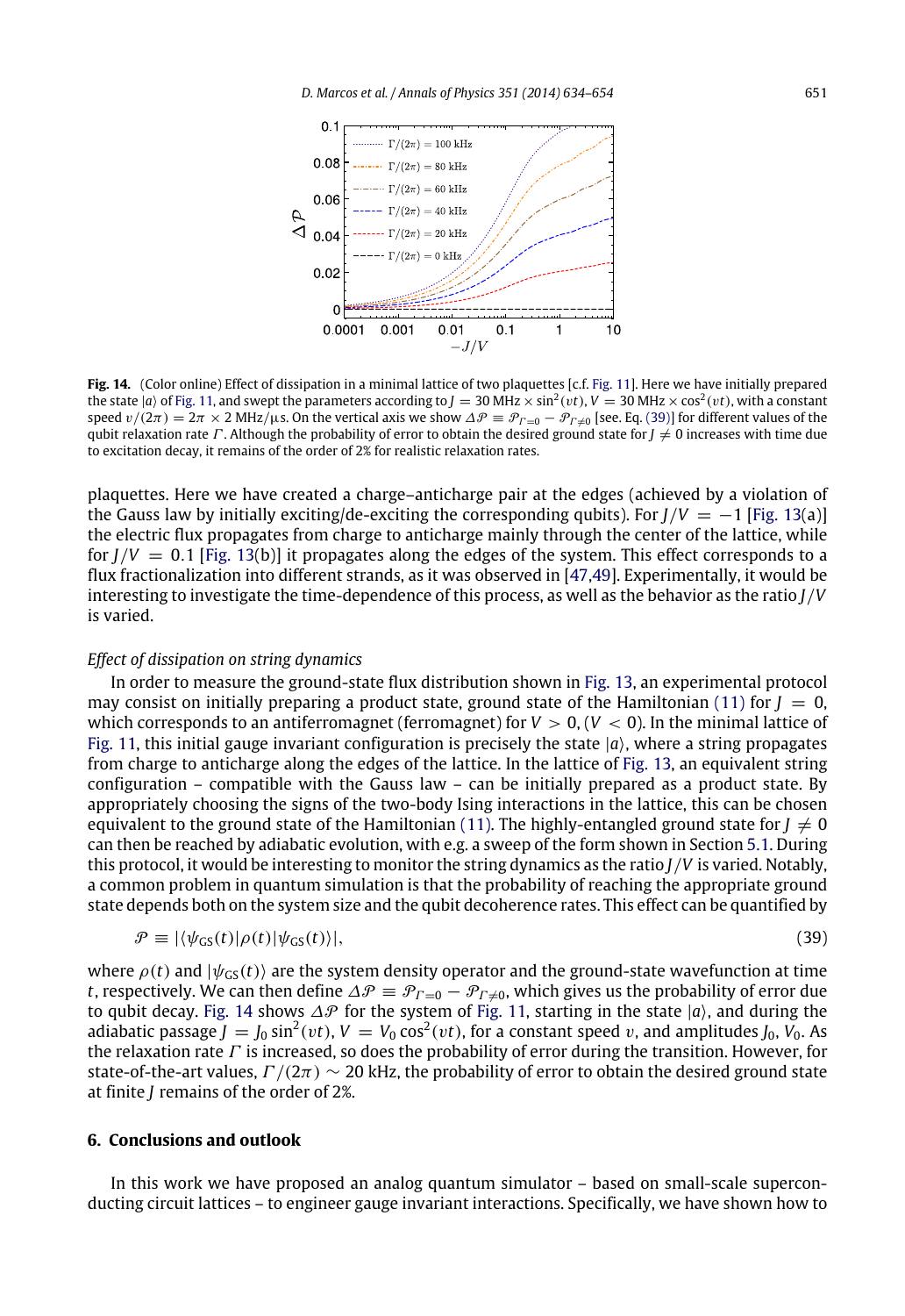construct ring-exchange couplings and four-body spin interactions in two spatial dimensions. Models involving such interactions are particularly relevant in the context of *U*(1) quantum link models, quantum dimer physics, and spin ice. The characteristics of electric flux strings can be studied as well. This gives access to confinement properties, and to real-time dynamics in gauge invariant models. More generally, simulating gauge invariant interactions constitutes a toolbox to study open problems in quantum field theories. As we have shown, for state-of-the-art superconducting circuits, and under realistic dissipative conditions, competing phases and the dynamics of confining strings can be investigated in small circuit lattices. The experimental realization of the gauge invariant models presented here, may thus address open questions in condensed matter and high-energy physics, and represents a first step towards the investigation of more complex interactions, such as the quantum simulation of non-Abelian gauge theories.

## **Acknowledgments**

We gratefully acknowledge discussions with D. Banerjee, M. Dalmonte, G. Kirchmair, and R.J. Schoelkopf. The research leading to these results has received funding from the Schweizerischer Nationalfonds and from the European Research Council under the European Union's Seventh Framework Programme (FP7/2007-2013)/ERC grant agreement 339220. This work is also supported through the Austrian Academy of Sciences, the EU project SIQS: FP7/ICT project 600645, the ERC Synergy Grant UQUAM, the Austrian Science Fund (FWF) through SFB FOQUS, the START grant Y519- N16, the NSF-funded Physics Frontier Center at the JQI, and by the ARO MURI award W911NF0910406. We also acknowledge the ERC-St Grant ColdSIM (No. 307688), EOARD, and UdS via Labex NIE and IdEX.

## **Appendix. Eigenstates for one plaquette**

<span id="page-18-0"></span>The energies and eigenstates of the microscopic Hamiltonian [\(13\)](#page-7-2) for one plaquette are

$$
E_0 = -2\varepsilon - \Omega, \quad |\psi_0\rangle = |\psi_+\psi_+\rangle.
$$
\n
$$
E_1 = -\varepsilon - 2\mu, \quad |\psi_1\rangle = (|\psi_+\psi_+\rangle - |\psi_+\psi_+\rangle + |\psi_+\psi_+\rangle - |\psi_+\psi_+\rangle)/2.
$$
\n
$$
E_2 = -\varepsilon, \quad |\psi_2\rangle \approx (|\uparrow\psi_+\psi_-\rangle - |\psi_+\psi_+\rangle)/\sqrt{2}.
$$
\n
$$
E_3 = -\varepsilon, \quad |\psi_3\rangle = (|\psi_+\psi_+\rangle - |\psi_+\psi_+\rangle)/\sqrt{2}.
$$
\n
$$
E_4 = -\varepsilon + 2\mu, \quad |\psi_4\rangle = (|\psi_+\psi_+\rangle + |\psi_+\psi_+\rangle + |\psi_+\psi_+\rangle + |\psi_+\psi_+\rangle)/2.
$$
\n
$$
E_5 = \frac{1}{2}(\Omega - \sqrt{\Omega^2 + 32\mu^2}) \approx -2J,
$$
\n
$$
|\psi_5\rangle \approx -\frac{1}{2\sqrt{1 + 8(\mu/\Omega)^2}}(|\uparrow\psi_+\psi_+\rangle + |\uparrow\psi_+\psi_+\rangle) + |\downarrow\psi_+\psi_+\rangle)
$$
\n
$$
E_6 = 0, \quad |\psi_6\rangle \approx (|\uparrow\uparrow\psi_+\rangle - |\uparrow\psi_+\psi_+\rangle)/\sqrt{2}.
$$
\n
$$
E_7 = 0, \quad |\psi_7\rangle \approx (|\uparrow\uparrow\psi_+\rangle - |\downarrow\psi_+\psi_+\rangle)/\sqrt{2}.
$$
\n
$$
E_8 = 0, \quad |\psi_8\rangle \approx (|\uparrow\uparrow\psi_+\rangle - |\downarrow\psi_+\psi_+\rangle)/\sqrt{2}.
$$
\n
$$
E_9 = \Omega, \quad |\psi_9\rangle \approx (|\uparrow\psi_+\rangle - |\downarrow\psi_+\psi_+\rangle)/\sqrt{2}.
$$
\n
$$
E_{10} = \frac{1}{2}(\Omega + \sqrt{\Omega^2 + 32\mu^2}) \approx \Omega + 2J,
$$
\n
$$
|\psi_{10}\rangle \approx \begin{bmatrix} 1/\sqrt{2} - 2\sqrt{2}(\mu/\Omega)^2 \\ |(\uparrow\psi_+\psi_+\rangle + |\uparrow\psi_+\psi_+\rangle + |\downarrow\psi_+\rangle +
$$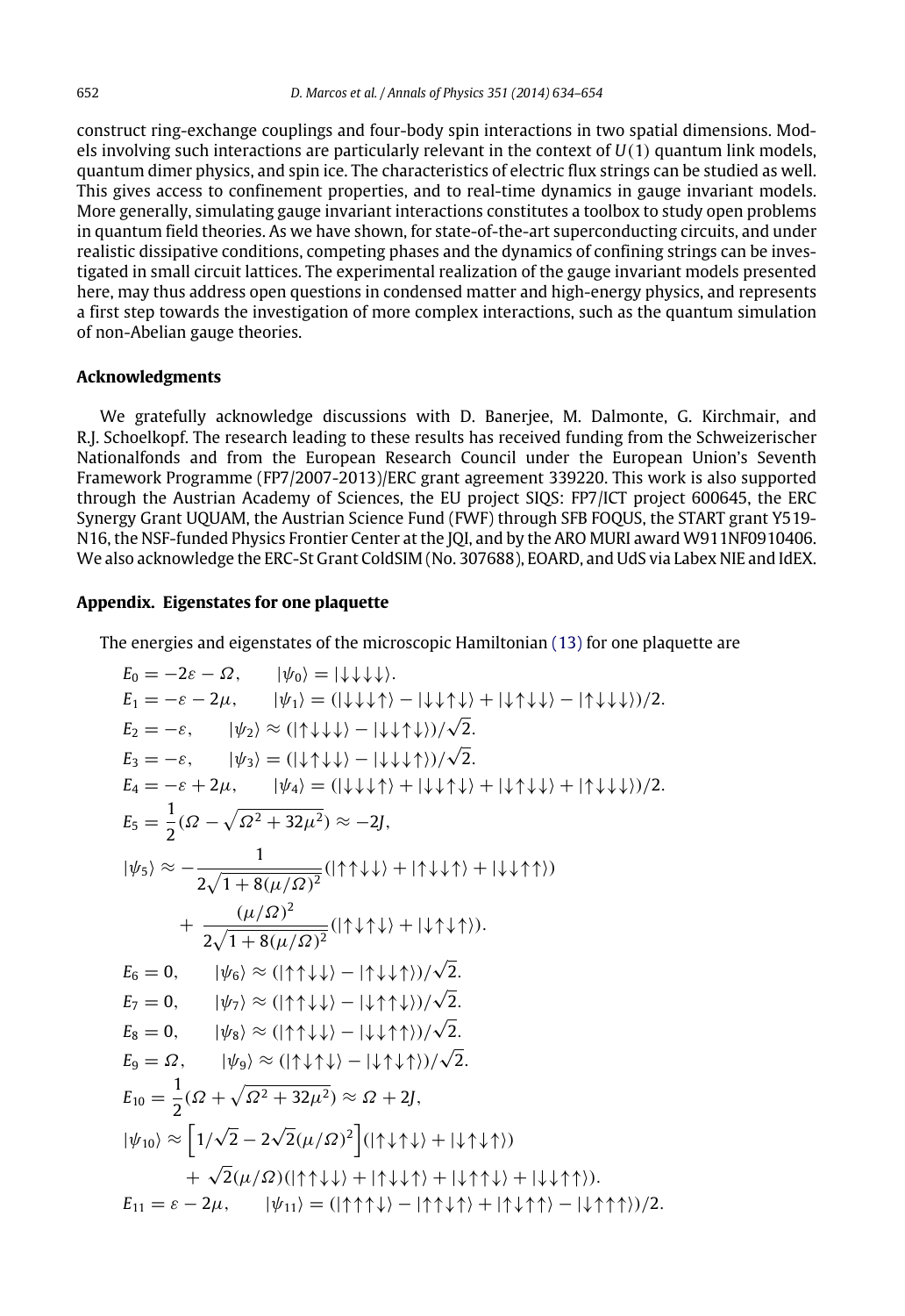$$
E_{12} = \varepsilon, \qquad |\psi_{12}\rangle \approx (|\uparrow\downarrow\uparrow\uparrow\rangle - |\uparrow\uparrow\uparrow\downarrow\rangle)/\sqrt{2}.
$$
  
\n
$$
E_{13} = \varepsilon, \qquad |\psi_{13}\rangle = (|\downarrow\uparrow\uparrow\uparrow\rangle - |\uparrow\uparrow\downarrow\uparrow\rangle)/\sqrt{2}.
$$
  
\n
$$
E_{14} = \varepsilon + 2\mu, \qquad |\psi_{14}\rangle = -(|\uparrow\uparrow\uparrow\downarrow\rangle + |\uparrow\uparrow\downarrow\uparrow\rangle + |\uparrow\downarrow\uparrow\uparrow\rangle + |\downarrow\uparrow\uparrow\uparrow\rangle)/\sqrt{2}.
$$
  
\n
$$
E_{15} = 2\varepsilon - \Omega, \qquad |\psi_{15}\rangle = |\uparrow\uparrow\uparrow\uparrow\rangle.
$$

#### **References**

- <span id="page-19-0"></span>[1] Y. Nakamura, Yu.A. Pashkin, J.S. Tsai, Nature 398 (1999) 786. [http://www.nature.com/nature/journal/v398/n6730/full/](http://www.nature.com/nature/journal/v398/n6730/full/398786a0.html) [398786a0.html.](http://www.nature.com/nature/journal/v398/n6730/full/398786a0.html)
- <span id="page-19-1"></span>[2] C.H. van der Wal, A.C.J. ter Haar, F.K. Wilhelm, R.N. Schouten, C.J.P.M. Harmans, T.P. Orlando, S. Lloyd, J.E. Mooij, Science 290 (2000) 773. [http://www.sciencemag.org/content/290/5492/773.abstract.](http://www.sciencemag.org/content/290/5492/773.abstract)
- <span id="page-19-2"></span>[3] L. Steffen, Y. Salathe, M. Oppliger, P. Kurpiers, M. Baur, C. Lang, C. Eichler, G. Puebla-Hellmann, A. Fedorov, A. Wallraff, Nature 500 (2013) 319. [http://www.nature.com/nature/journal/v500/n7462/full/nature12422.html.](http://www.nature.com/nature/journal/v500/n7462/full/nature12422.html)
- <span id="page-19-3"></span>[4] L. DiCarlo, J.M. Chow, J.M. Gambetta, L.S. Bishop, B.R. Johnson, D.I. Schuster, J. Majer, A. Blais, L. Frunzio, S.M. Girvin, R.J. Schoelkopf, Nature 460 (2009) 240. [http://www.nature.com/nature/journal/v460/n7252/full/nature08121.html.](http://www.nature.com/nature/journal/v460/n7252/full/nature08121.html)
- [5] E. Lucero, R. Barends, Y. Chen, J. Kelly, M. Mariantoni, A. Megrant, P. OMalley, D. Sank, A. Vainsencher, J. Wenner, T. White, Y. Yin, A.N. Cleland, J.M. Martinis, Nat. Phys. 8 (2012) 719. [http://www.nature.com/nphys/journal/v8/n10/full/nphys2385.](http://www.nature.com/nphys/journal/v8/n10/full/nphys2385.html) [html.](http://www.nature.com/nphys/journal/v8/n10/full/nphys2385.html)
- [6] M. Mariantoni, H. Wang, T. Yamamoto, M. Neeley, R.C. Bialczak, Y. Chen, M. Lenander, E. Lucero, A.D. O'Connell, D. Sank, M. Weides, J. Wenner, Y. Yin, J. Zhao, A.N. Korotkov, A.N. Cleland, J.M. Martinis, Science 334 (2011) 61. [http://www.](http://www.sciencemag.org/content/334/6052/61.abstract) [sciencemag.org/content/334/6052/61.abstract.](http://www.sciencemag.org/content/334/6052/61.abstract)
- [7] A. Fedorov, L. Steffen, M. Baur, M.P. da Silva, A. Wallraff, Nature 481 (2012) 170. [http://www.nature.com/nature/journal/](http://www.nature.com/nature/journal/v481/n7380/full/nature10713.html) [v481/n7380/full/nature10713.html.](http://www.nature.com/nature/journal/v481/n7380/full/nature10713.html)
- [8] M.D. Reed, L. DiCarlo, S.E. Nigg, L. Sun, L. Frunzio, S.M. Girvin, R.J. Schoelkopf, Nature 482 (2012) 382. [http://www.nature.](http://www.nature.com/nature/journal/v482/n7385/full/nature10786.html) [com/nature/journal/v482/n7385/full/nature10786.html.](http://www.nature.com/nature/journal/v482/n7385/full/nature10786.html)
- <span id="page-19-4"></span>[9] H. Paik, D.I. Schuster, L.S. Bishop, G. Kirchmair, G. Catelani, A.P. Sears, B.R. Johnson, M.J. Reagor, L. Frunzio, L.I. Glazman, S.M. Girvin, M.H. Devoret, R.J. Schoelkopf, Phys. Rev. Lett. 107 (2011) 240501. [http://prl.aps.org/abstract/PRL/v107/i24/](http://prl.aps.org/abstract/PRL/v107/i24/e240501) [e240501.](http://prl.aps.org/abstract/PRL/v107/i24/e240501)
- <span id="page-19-13"></span>[10] C. Rigetti, J.M. Gambetta, S. Poletto, B.L.T. Plourde, J.M. Chow, A.D. Córcoles, J.A. Smolin, S.T. Merkel, J.R. Rozen, G.A. Keefe, M.B. Rothwell, M.B. Ketchen, M. Steffen, Phys. Rev. B 86 (2012) 100506(R). [http://prb.aps.org/abstract/PRB/](http://prb.aps.org/abstract/PRB/v86/i10/e100506) [v86/i10/e100506.](http://prb.aps.org/abstract/PRB/v86/i10/e100506)
- [11] G. Kirchmair, B. Vlastakis, Z. Leghtas, S.E. Nigg, H. Paik, E. Ginossar, M. Mirrahimi, L. Frunzio, S.M. Girvin, R.J. Schoelkopf, Nature 495 (2013) 205. [http://www.nature.com/nature/journal/v495/n7440/full/nature11902.html.](http://www.nature.com/nature/journal/v495/n7440/full/nature11902.html)
- [12] M.H. Devoret, R.J. Schoelkopf, Science 339 (2013) 1169. [http://www.sciencemag.org/content/339/6124/1169.full.](http://www.sciencemag.org/content/339/6124/1169.full)
- <span id="page-19-5"></span>[13] A.A. Houck, H.E. Türeci, J. Koch, Nat. Phys. 8 (2012) 292. [http://www.nature.com/nphys/journal/v8/n4/abs/nphys2251.](http://www.nature.com/nphys/journal/v8/n4/abs/nphys2251.html) [html.](http://www.nature.com/nphys/journal/v8/n4/abs/nphys2251.html)
- [14] D.L. Underwood, W.E. Shanks, J. Koch, A.A. Houck, Phys. Rev. A 86 (2012) 023837. [http://pra.aps.org/abstract/PRA/v86/i2/](http://pra.aps.org/abstract/PRA/v86/i2/e023837) [e023837.](http://pra.aps.org/abstract/PRA/v86/i2/e023837)
- [15] J. Koch, A.A. Houck, K. Le Hur, S.M. Girvin, Phys. Rev. A 82 (2010) 043811. [http://pra.aps.org/abstract/PRA/v82/i4/e043811.](http://pra.aps.org/abstract/PRA/v82/i4/e043811)
- <span id="page-19-6"></span>[16] S.P. Jordan, K.S.M. Lee, J. Preskill, Science 336 (2012) 1130. [http://www.sciencemag.org/content/336/6085/1130.](http://www.sciencemag.org/content/336/6085/1130)
- <span id="page-19-7"></span>[17] U.-J. Wiese, Ann. Phys. 525 (2013) 777. [http://onlinelibrary.wiley.com/doi/10.1002/andp.201300104/full.](http://onlinelibrary.wiley.com/doi/10.1002/andp.201300104/full)
- <span id="page-19-8"></span>[18] K.G. Wilson, Phys. Rev. D 10 (1974) 2445. [http://prd.aps.org/abstract/PRD/v10/i8/p2445\\_1.](http://prd.aps.org/abstract/PRD/v10/i8/p2445_1)
- <span id="page-19-11"></span>[19] J. Kogut, L. Susskind, Phys. Rev. D 11 (1975) 395. [http://prd.aps.org/abstract/PRD/v11/i2/p395\\_1.](http://prd.aps.org/abstract/PRD/v11/i2/p395_1)
- [20] C. Gattringer, C.B. Lang, Quantum Chromodynamics on the Lattice, Springer-Verlag, Berlin Heidelberg, 2010, [http://books.](http://books.google.at/books/about/Quantum_Chromodynamics_on_the_Lattice.html?id=l2hZKnlYDxoC&redir_esc=y) [google.at/books/about/Quantum\\_Chromodynamics\\_on\\_the\\_Lattice.html?id=l2hZKnlYDxoC&redir\\_esc=y.](http://books.google.at/books/about/Quantum_Chromodynamics_on_the_Lattice.html?id=l2hZKnlYDxoC&redir_esc=y)
- <span id="page-19-9"></span>[21] J.B. Kogut, Rev. Modern Phys. 51 (1979) 659. [http://rmp.aps.org/abstract/RMP/v51/i4/p659\\_1.](http://rmp.aps.org/abstract/RMP/v51/i4/p659_1)
- [22] X.-[G. Wen, Quantum Field Theory of Many-body Systems, Oxford University Press, New York, 2004.](http://refhub.elsevier.com/S0003-4916(14)00271-1/sbref22)
- [23] P.A. Lee, N. Nagaosa, X.-G. Wen, Rev. Modern Phys. 78 (2006) 17. [http://journals.aps.org/rmp/abstract/10.1103/](http://journals.aps.org/rmp/abstract/10.1103/RevModPhys.78.17) [RevModPhys.78.17.](http://journals.aps.org/rmp/abstract/10.1103/RevModPhys.78.17)
- <span id="page-19-12"></span>[24] C. Lacroix, P. Mendels, F. Mila, Introduction to Frustrated Magnetism, Springer-Verlag, Berlin, 2011, [http://books.google.](http://books.google.at/books/about/Introduction_to_Frustrated_Magnetism.html?id=utSV09ZuhOkC&redir_esc=y) [at/books/about/Introduction\\_to\\_Frustrated\\_Magnetism.html?id=utSV09ZuhOkC&redir\\_esc=y.](http://books.google.at/books/about/Introduction_to_Frustrated_Magnetism.html?id=utSV09ZuhOkC&redir_esc=y)
- [25] L. Balents, Nature 464 (2010) 199. [http://www.nature.com/nature/journal/v464/n7286/full/nature08917.html.](http://www.nature.com/nature/journal/v464/n7286/full/nature08917.html)
- <span id="page-19-10"></span>[26] H.P. Büchler, M. Hermele, S.D. Huber, M.P.A. Fisher, P. Zoller, Phys. Rev. Lett. 95 (2005) 040402. [http://journals.aps.org/prl/](http://journals.aps.org/prl/abstract/10.1103/PhysRevLett.95.040402) [abstract/10.1103/PhysRevLett.95.040402.](http://journals.aps.org/prl/abstract/10.1103/PhysRevLett.95.040402)
- [27] H. Weimer, M. Müller, I. Lesanovsky, P. Zoller, H.P. Büchler, Nat. Phys. 6 (2010) 382. [http://www.nature.com/nphys/](http://www.nature.com/nphys/journal/v6/n5/abs/nphys1614.html) [journal/v6/n5/abs/nphys1614.html.](http://www.nature.com/nphys/journal/v6/n5/abs/nphys1614.html)
- [28] E. Kapit, E. Mueller, Phys. Rev. A 83 (2011) 033625. [http://pra.aps.org/abstract/PRA/v83/i3/e033625.](http://pra.aps.org/abstract/PRA/v83/i3/e033625)
- [29] E. Zohar, B. Reznik, Phys. Rev. Lett. 107 (2011) 275301. [http://prl.aps.org/abstract/PRL/v107/i27/e275301.](http://prl.aps.org/abstract/PRL/v107/i27/e275301)
- [30] D. Banerjee, M. Dalmonte, M. Müller, E. Rico, P. Stebler, U.-J. Wiese, P. Zoller, Phys. Rev. Lett. 109 (2012) 175302. [http://prl.aps.org/abstract/PRL/v109/i17/e175302.](http://prl.aps.org/abstract/PRL/v109/i17/e175302)
- [31] E. Zohar, J.I. Cirac, B. Reznik, Phys. Rev. Lett. 109 (2012) 125302. [http://prl.aps.org/abstract/PRL/v109/i12/e125302.](http://prl.aps.org/abstract/PRL/v109/i12/e125302)
- [32] E. Zohar, J.I. Cirac, B. Reznik, Phys. Rev. Lett. 110 (2013) 055302. [http://prl.aps.org/abstract/PRL/v110/i5/e055302.](http://prl.aps.org/abstract/PRL/v110/i5/e055302)
- [33] L. Tagliacozzo, A. Celi, A. Zamora, M. Lewenstein, Ann. Phys. 330 (2013) 160. [http://www.sciencedirect.com/science/](http://www.sciencedirect.com/science/article/pii/S0003491612001819) [article/pii/S0003491612001819.](http://www.sciencedirect.com/science/article/pii/S0003491612001819)
- [34] D. Banerjee, M. Bögli, M. Dalmonte, E. Rico, P. Stebler, U.-J. Wiese, P. Zoller, Phys. Rev. Lett. 110 (2013) 125303. [http://prl.](http://prl.aps.org/abstract/PRL/v110/i12/e125303) [aps.org/abstract/PRL/v110/i12/e125303.](http://prl.aps.org/abstract/PRL/v110/i12/e125303)